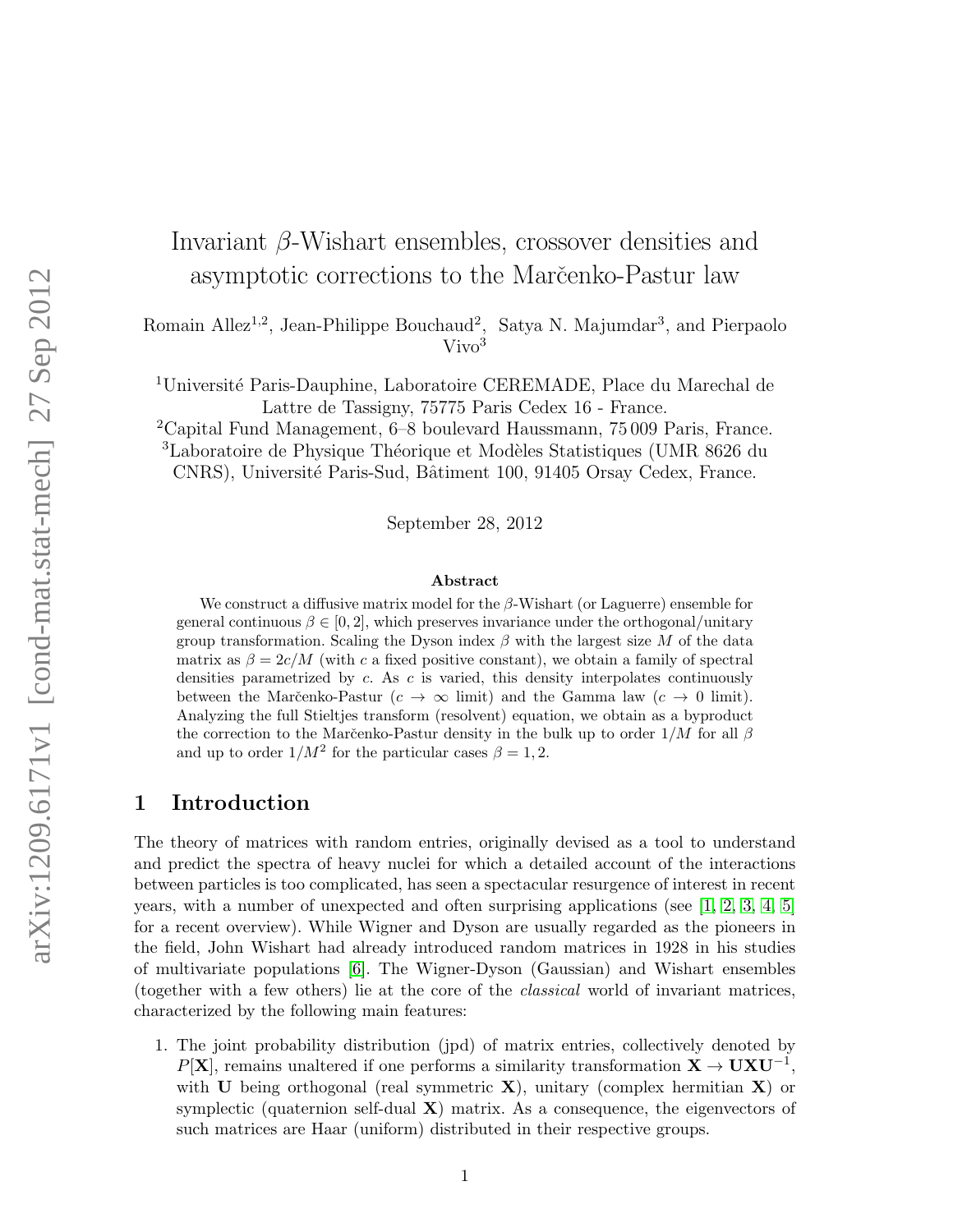2. The joint distribution of the N real eigenvalues  $P(\lambda_1, \ldots, \lambda_N)$  can be generically written in the Gibbs-Boltzmann form,

<span id="page-1-0"></span>
$$
P(\lambda_1, ..., \lambda_N) = \frac{1}{Z_N} \exp(-\mathcal{H}(\lambda_1, ..., \lambda_N))
$$
\n(1.1)

with the Hamiltonian  $\mathcal{H}(\lambda_1, \ldots, \lambda_N)$  given by:

<span id="page-1-1"></span>
$$
\mathcal{H}(\lambda_1,\ldots,\lambda_N) = \sum_{i=1}^N V(\lambda_i) - \beta \sum_{j < k} \ln|\lambda_j - \lambda_k| \tag{1.2}
$$

where  $V(x)$  a confining potential that depends on the precise form of the joint distribution of matrix entries  $P[X]$ . For example, if the entries of **X** are independent, the only allowed potential is quadratic  $V(x) = \beta x^2/2$ , which correspond to the Gaussian ensembles. If correlations among the entries are allowed, then different potentials (all corresponding to rotationally invariant weights) are possible. For example, in the Wishart case,  $V(x) = \infty$  for  $x < 0$  (so that all the eigenvalues are non-negative) and  $V(x) = x/(2\sigma^2) - \alpha \log x$  for  $x \ge 0$ .

The normalization constant  $Z_N$  is called the partition function and is simply given by the multiple integral

<span id="page-1-2"></span>
$$
Z_N = \int \cdots \int \prod_i d\lambda_i \exp(-\mathcal{H}(\lambda_1, \dots, \lambda_N)). \tag{1.3}
$$

From  $(1.1)$ , one easily deduces that the system of N eigenvalues of a classically invariant ensemble behaves as a thermodynamic system of charged particles arranged on the real line, in equilibrium at inverse temperature  $\beta$  under competing interactions (the confining potential  $V(x)$  and the logarithmic all-to-all repulsion term) in [\(1.2\)](#page-1-1). In contrast with the usual canonical ensemble in statistical mechanics, however, the so-called Dyson index  $\beta$  is quantized and can only assume the values  $\beta = 1, 2, 4$  for real symmetric, complex hermitian and quaternion self-dual matrices respectively.

Lifting the quantization of  $\beta$  (Dyson's threefold way) has been a major theoretical challenge in view of possible applications e.g. to the quantum Hall effect. Dumitriu and Edelman [\[7\]](#page-24-3) were eventually able to construct ensembles of tridiagonal matrices with independent entries whose eigenvalues are distributed as  $(1.1)$  with general  $\beta > 0$ . Their ensemble is however not invariant under similarity transformations, and the eigenvectors are not Haar distributed in the appropriate symmetry group. After an earlier attempt in the case of  $2 \times 2$  matrices [\[8\]](#page-24-4), the explicit construction of an ensemble of  $N \times N$  matrices displaying at once rotational invariance and a continuous  $\beta$  was put forward in [\[9,](#page-24-5) [10\]](#page-24-6) for the Gaussian ensemble. It was further shown in [\[9\]](#page-24-5) that only by letting the Dyson index  $\beta$  of that ensemble scale with the matrix size N in an appropriate way (namely  $\beta = c/N$ ) one obtains a continuous family of deformed spectral densities parametrized by c, interpolating between Wigner's semicircle (typical for  $\beta \sim \mathcal{O}(1)$  invariant ensembles) and a Gaussian law (properly describing the non-interacting limit  $\beta \to 0$ ). This result can be established in two alternative ways: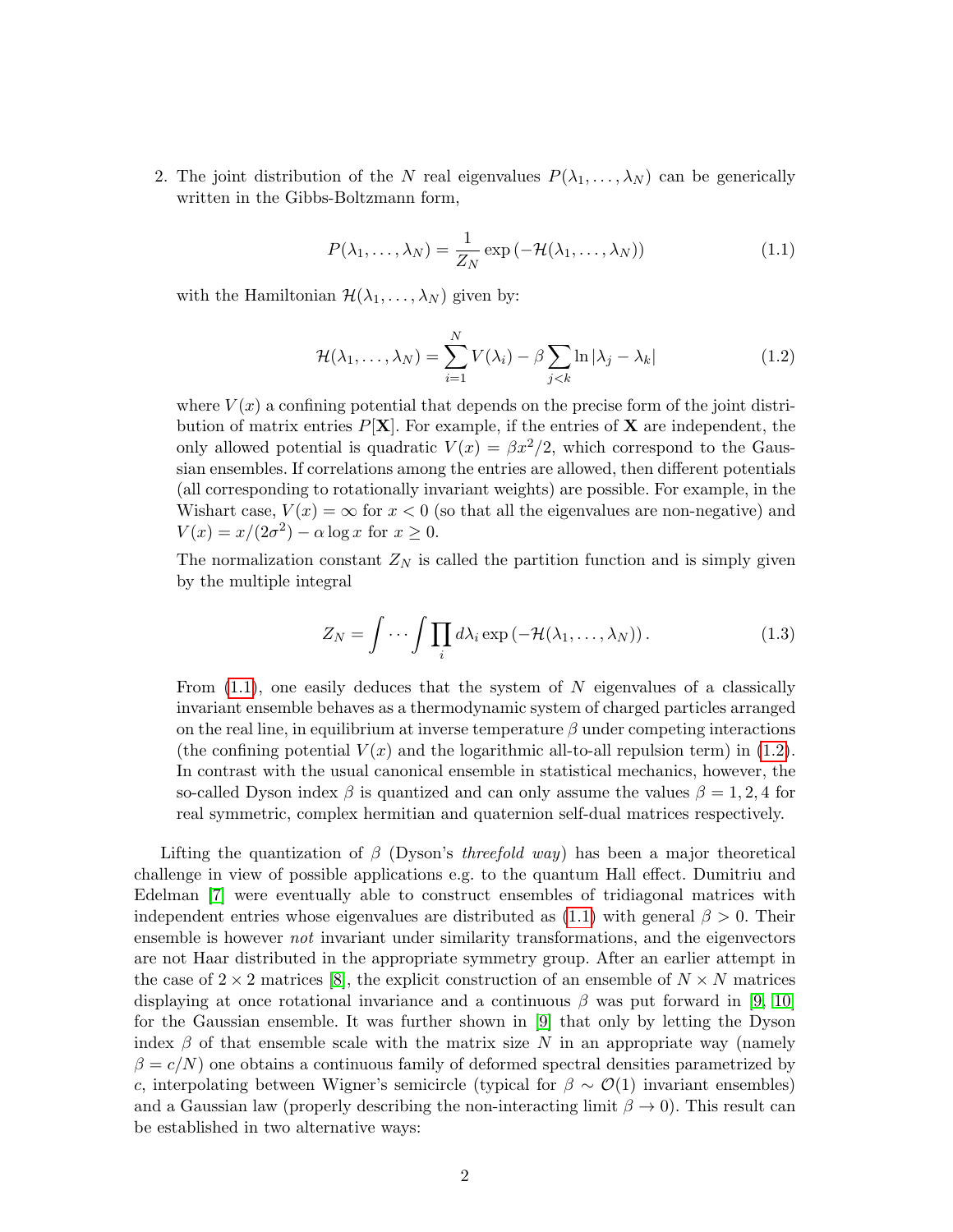- 1. Starting from the stationary joint distribution of eigenvalues (eq. [\(1.1\)](#page-1-0)), setting  $\beta =$  $c/N$ , and then finding the average density of eigenvalues  $\rho(\lambda) = (1/N)\langle \sum_i \delta(\lambda - \lambda_i) \rangle$ . In the limit of large  $N$ , this average density can be obtained by a saddle point analysis of the partition function Eq. [\(1.3\)](#page-1-2) in a standard way. Usually, when  $\beta \sim \mathcal{O}(1)$ , only the energy term  $\sim \mathcal{O}(N^2)$  dominates and the entropy term  $\sim \mathcal{O}(N)$  is subleading. However, when  $\beta \sim c/N$ , both the energy and the entropy terms are of the same order  $({\sim \mathcal{O}(N)})$ , which leads to a nontrivial modification of the density. The complicated nonlinear singular integro-differential equation for the saddle density, reduces very nicely to a Riccati equation for the Stieltjes transform of the density, which can then subsequently solved exactly. Finally one obtains the density by taking imaginary part of the Stieltjes transform (see section [3.3](#page-7-0) for a detailed discussion).
- 2. Starting from the dynamical equation of motion of the eigenvalues, one first derives directly the equation of motion of the Stieltjes transform of the density via Itô's calculus, finds the stationary solution and then obtains the average density by taking the imaginary part of the Stieltjes transform (see detailed discussion in section [3.4\)](#page-14-0).

In section [3.3](#page-7-0) and [3.4,](#page-14-0) in the context of our model, we show that both methods lead to the same solution.

The purpose of this paper is threefold. We first explicitly construct a random matrix model  $\iota$ ) which is invariant under similarity transformations (and thus has Haar distributed eigenvectors), and  $\mu$ ) whose jpd of eigenvalues is exactly given by the  $\beta$ -Wishart ensemble of random matrices with a continuous  $\beta > 0$ . Then, letting the Dyson index  $\beta$  of the ensemble scale inversely with the size of the matrix, we analytically derive the density of states for this crossover model, written in terms of the Whittaker hypergeometric function (see eq.  $(3.49)$ ), and we show that it continuously interpolates between the Mar $\check{c}$ enko-Pastur law and a certain type of Gamma distribution (see subsection [3.3\)](#page-7-0). Some other types of deformations of the Marc̆enko-Pastur distribution for Wishart-like matrix models were reported in the literature (see e.g. [\[11,](#page-24-7) [12\]](#page-24-8)). Finally, keeping the Dyson index  $\beta$ unscaled (i.e. it remains of  $\sim \mathcal{O}(1)$  for large matrix size N) but nevertheless continuous  $(\beta > 0)$ , we analyze the full Stieltjes transform equation and we can compute the  $1/N$ correction to the Marc̆enko-Pastur asymptotic density for the  $\beta$ -Wishart ensemble for all values of  $\beta > 0$ . Furthermore, using results obtained by Pastur and Lytova in [\[13\]](#page-24-9) on the noise in the Marc̆enko-Pastur law, we are also able to derive the  $1/N^2$  correction term in the particular cases  $\beta = 1$  and 2.

The rest of the paper is outlined as follows. In section [2](#page-3-0) we introduce the main features of the classical Wishart ensemble along with the evolution law for the eigenvalue process. In section [3,](#page-5-0) we construct a 3-parameters matrix model (and the respective evolution law for the eigenvalues) that at large times interpolates between the Wishart ensemble and so-called CIR processes whose stationary pdf is a certain Gamma distribution. The corresponding parametrical density of states is computed exactly in the two ways described above (from the saddle point route on the partition function in section [3.3](#page-7-0) and from Itô's calculus in section [3.4\)](#page-14-0) and constitutes a continuous deformation of the Marc̆enko-Pastur distribution (see below). In section [4](#page-17-0) we compute the systematic  $1/N$  (for all  $\beta > 0$ ) and  $1/N^2$  (for  $\beta = 1, 2$ ) corrections to the Marc̆enko-Pastur law for the smoothed density in the bulk for the (scaled) β-Wishart ensemble. For the special cases  $\beta = 1, 2$  and 4, the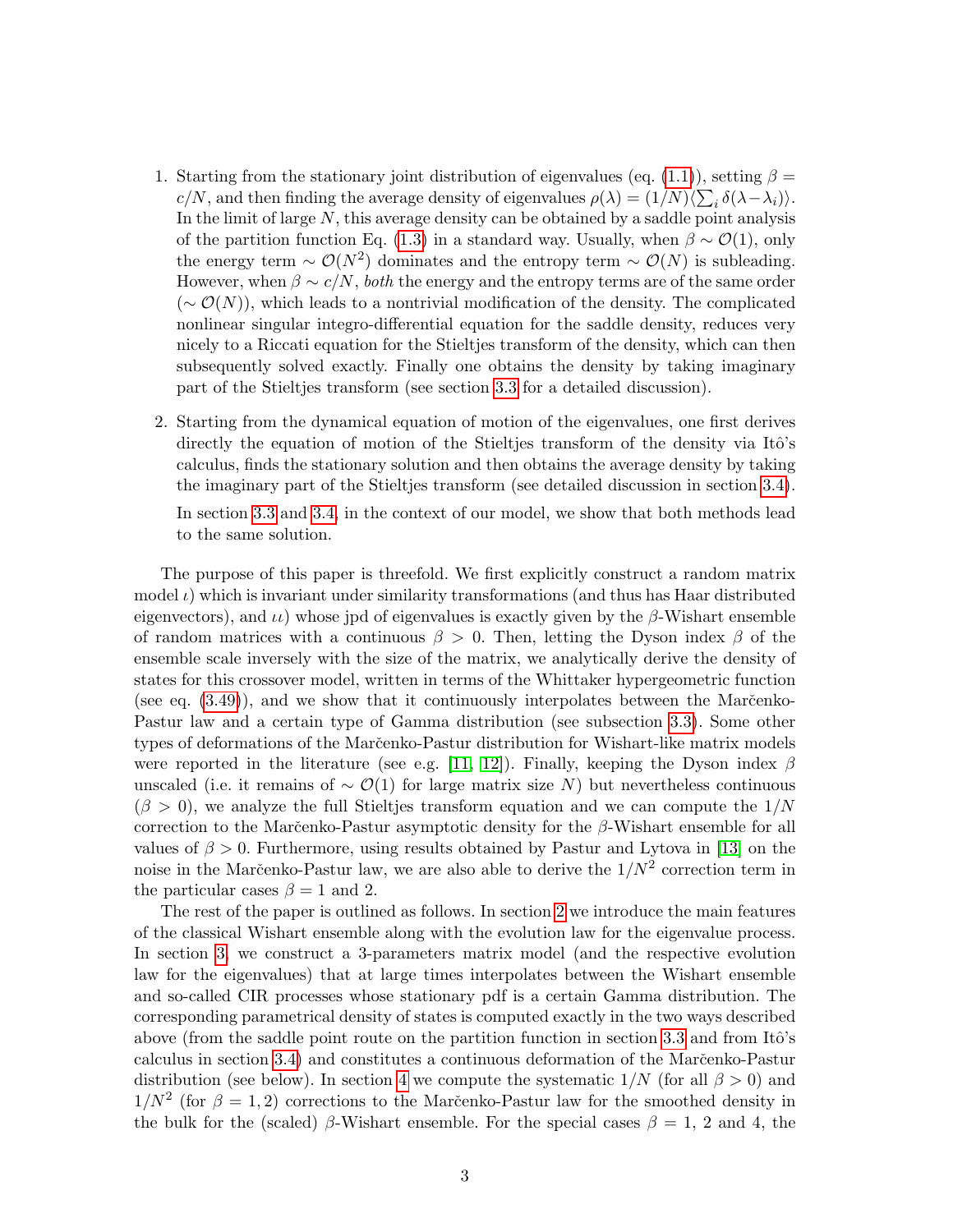$\mathcal{O}(1/N)$  correction term was computed in [\[14,](#page-24-10) [15\]](#page-24-11). Our result generalizes this to arbitrary β for the  $\mathcal{O}(1/N)$  term and in addition, we obtain the  $\mathcal{O}(1/N^2)$  correction for  $\beta = 1$  and  $\beta = 2$ . We conclude with a summary and discussion in section [5.](#page-21-0)

### <span id="page-3-0"></span>2 Wishart ensembles

#### 2.1 Real and complex Wishart ensembles

Let **X** be a real (respectively complex) Gaussian random matrix of size  $M \times N$ , i.e. a random matrix chosen in the space of  $M \times N$  real (resp. complex) matrices according to the law:

$$
P(\mathbf{X})d\mathbf{X} \propto \exp\left(-\frac{1}{2\sigma^2} \text{Tr}(\mathbf{X}^\dagger \mathbf{X})\right) d\mathbf{X},\tag{2.1}
$$

where  $X^{\dagger}$  is the Hermitian conjugate of X. In the following, we will denote the real (resp. complex) Wishart ensemble by  $W^{\beta}$  with  $\beta = 1$  in the real case (resp.  $\beta = 2$  in the complex case).

The real (resp. complex) Wishart Ensemble is the ensemble of  $(N \times N)$  square matrices of the product form  $W := X^{\dagger}X$  where X is a real (resp. complex) Gaussian random matrix of size  $N \times M$ . They have appeared in many different applications such as communication technology [\[16\]](#page-24-12), nuclear physics [\[17\]](#page-24-13), quantum chromodynamics [\[18\]](#page-24-14), statistical physics of directed polymers in random media [\[19\]](#page-24-15) and non intersecting Brownian motions [\[20,](#page-24-16) [21,](#page-24-17) [22\]](#page-24-18), as well as Principal Component Analysis of large datasets [\[23,](#page-24-19) [24\]](#page-24-20).

The spectral properties of the Wishart matrices have been studied extensively and it is known [\[25\]](#page-24-21) that for  $M \geq N$ , all N positive eigenvalues of W are distributed via the joint probability density function (pdf)

<span id="page-3-1"></span>
$$
P_{\beta}(\lambda_1, ..., \lambda_N) = \frac{1}{Z} e^{-\frac{1}{2\sigma^2} \sum_{i=1}^N \lambda_i} \prod_{i=1}^N \lambda_i^{\frac{\beta}{2}(M-N+1)-1} \prod_{i < j} |\lambda_i - \lambda_j|^{\beta} \tag{2.2}
$$

where Z is a constant normalization factor and where  $\beta = 1$  in the real case (resp.  $\beta = 2$ ) in the complex case). Note that the joint distribution  $P_\beta$  defined in [\(2.2\)](#page-3-1) is in fact well behaved for every  $\beta > 0$ .

Another classical result of Random Matrix Theory concerns the asymptotic density of states (or spectral measure) for the eigenvalues  $(\lambda_1, \lambda_2, \dots, \lambda_N)$  of a real Wishart matrix  $\mathbf{W} \in \mathcal{W}^1$  in the limit of large matrices, i.e. when  $N, M \to \infty$  with  $N/M = q \in (0, 1]$  where q is a fixed parameter. Let us recall that the density of states of the matrix  $W$  is simply the probability measure  $\rho_N^{\beta}$  $N \atop N$  defined as

<span id="page-3-2"></span>
$$
\rho_N^{\beta} = \frac{1}{N} \sum_{i=1}^{N} \delta(\lambda - \lambda_i)
$$
\n(2.3)

where  $\beta$  is introduced for later convenience  $(\beta \equiv 1$  in the present case) and where  $(\lambda_1, \ldots, \lambda_N)$  are the eigenvalues of W. Setting  $\lambda = M\lambda$ , the Marc̆enko-Pastur Theo-rem (see [\[26\]](#page-24-22)) states that, in the limit  $N, M \to \infty$  with  $N/M = q \in (0,1]$ , the spectral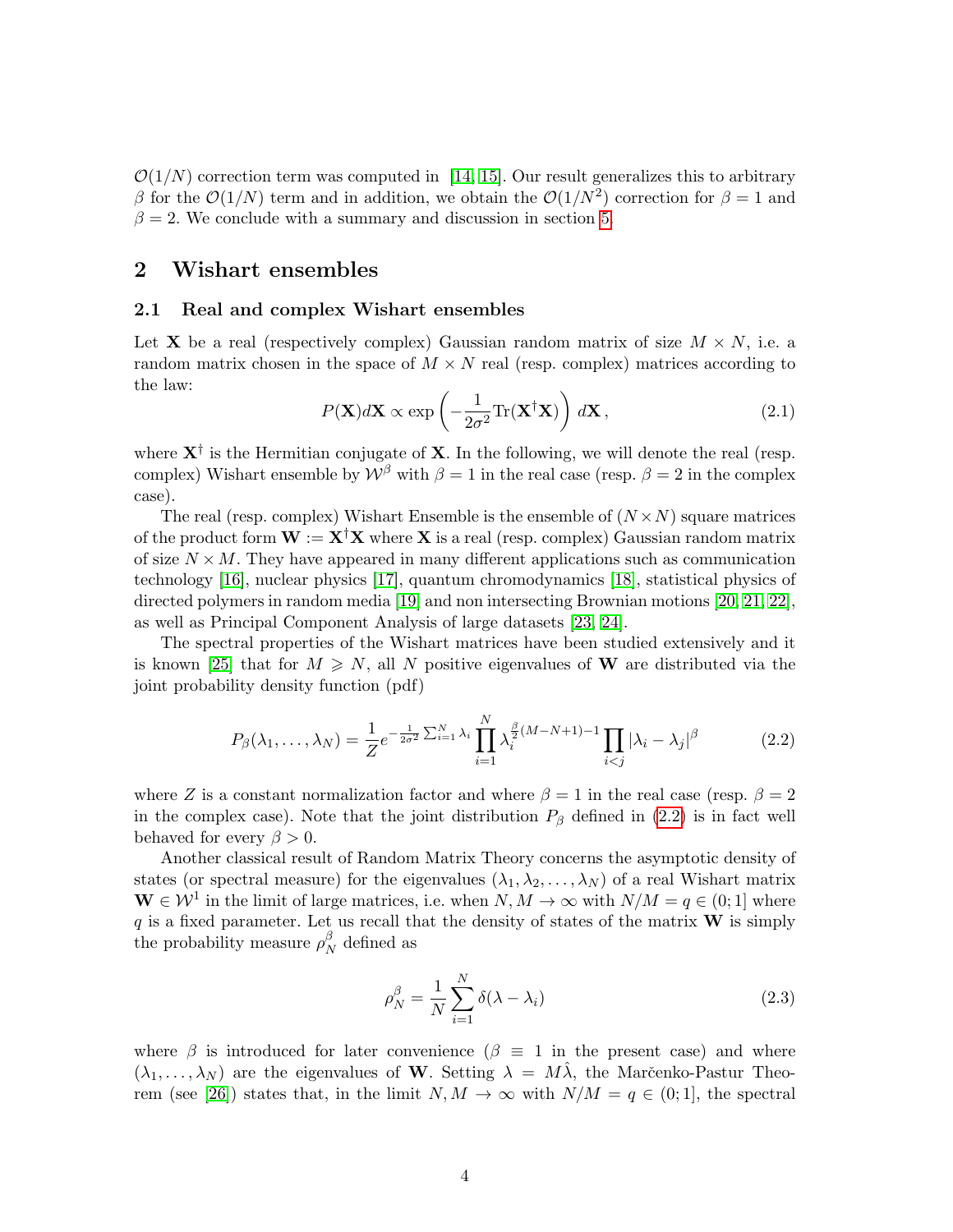measure of a Wishart matrix  $\mathbf{W} \in \mathcal{W}^1$  converges to a continuous probability density (with compact support) given by

<span id="page-4-0"></span>
$$
\rho_{\beta}(\hat{\lambda}) = \frac{1}{2\pi\sigma^2\beta q} \frac{\sqrt{(b-\hat{\lambda})(\hat{\lambda}-a)}}{\hat{\lambda}}, \quad a < \hat{\lambda} < b \tag{2.4}
$$

where the edges  $a, b$  of the spectrum are given by

$$
a = \sigma^2 \beta (1 - \sqrt{q})^2
$$
,  $b = \sigma^2 \beta (1 + \sqrt{q})^2$ 

with again  $\beta = 1$ .

For general  $\beta > 0$ , the probability measure  $\rho_{\Lambda}^{\beta}$  $N \n$  is defined again as in [\(2.3\)](#page-3-2) where this time the vector  $(\lambda_1, \ldots, \lambda_N)$  is distributed according to the law  $P_\beta$  in [\(2.2\)](#page-3-1). The Marc̆enko-Pastur theorem remains in fact valid for all  $\beta > 0$  in the sense that the probability law  $\rho_N^{\beta}$ N converges when  $N, M \to \infty$  with  $N/M = q \in (0, 1]$  to the continuous probability density  $\rho_\beta$  in [\(2.4\)](#page-4-0) for every  $\beta > 0$ .

The probability measure  $\rho_N^{\beta}$  will sometimes be referred to as the spectral density as it corresponds to the spectral density of random matrices  $\mathbf{W} \in \mathcal{W}^{\beta}$  at least when  $\beta = 1$  or 2.

#### 2.2 Continuous processes for real and complex Wishart ensembles

We wish to define here a diffusive matrix process depending on a fictitious time  $t \geq 0$  that will converge to the Wishart Ensembles in the limit of large time. The idea is simply to set

$$
\mathbf{W}_t := \mathbf{X}_t^\dagger \mathbf{X}_t \tag{2.5}
$$

where  $\mathbf{X}_t$  is a real (resp. complex) random matrix process (of size  $M \times N$ ) following the Ornstein-Uhlenbeck law,

$$
d\mathbf{X}_t = -\frac{1}{2}\mathbf{X}_t dt + \sigma \, d\mathbf{B}_t
$$

where  $\mathbf{B}_t$  is a real Brownian (resp. complex) random matrix, i.e. a matrix whose entries are given by independent standard Brownian motions. By a standard Brownian motion, one means a centered (zero-mean) Gaussian process with covariance function  $\langle B_t B_{t'} \rangle =$  $min(t, t').$ 

It is well known that the stationary law of a Ornstein-Uhlenbeck process is the Gaussian law and therefore, the real (resp. complex) matrix process  $\mathbf{X}_t$  converges in law when  $t \to \infty$ to the law of a Gaussian real (resp. complex) random matrix. Hence, we deduce that the real (resp. complex) matrix process  $W_t$  defines a diffusive matrix process that converges in law to  $\mathbf{W} \in \mathcal{W}^{\beta}$  with  $\beta = 1$  or  $\beta = 2$ .

It is also easy to check that the positive definite matrix process  $W_t$  verifies the following stochastic differential equation studied by Bru [\[27\]](#page-24-23):

$$
d\mathbf{W}_t = -\mathbf{W}_t dt + \sigma \sqrt{\mathbf{W}_t} d\mathbf{B}_t + \sigma d\mathbf{B}_t^{\dagger} \sqrt{\mathbf{W}_t} + M\sigma^2 \beta \mathbf{I} dt
$$
 (2.6)

where  $\mathbf{B}_t$  is a real (resp. complex) Brownian random matrix and with  $\beta = 1$  in the real (resp.  $\beta = 2$  for complex) case.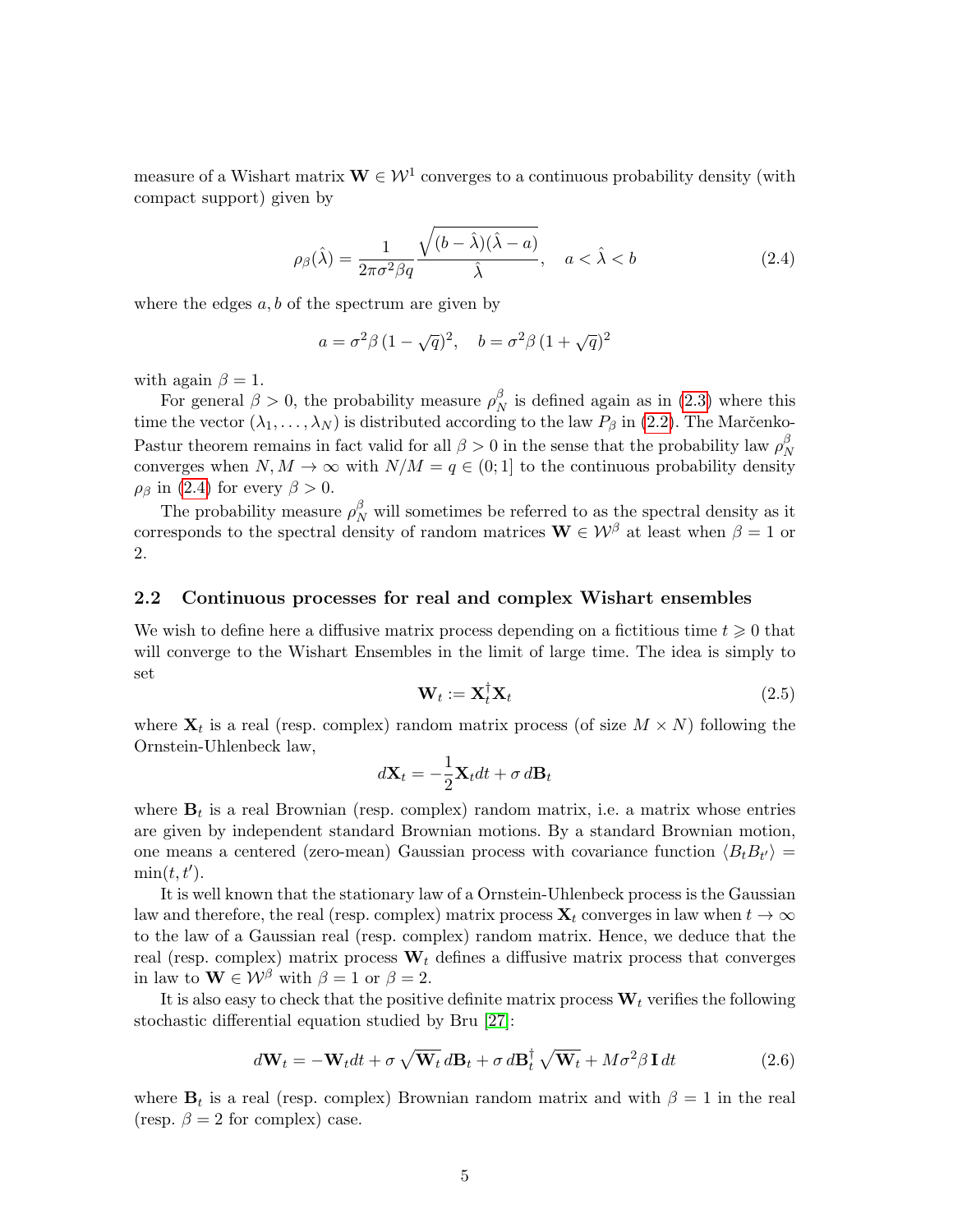The evolution of the eigenvalue process  $\lambda_1(t) \leq \lambda_2(t) \ldots \leq \lambda_N(t)$  is also easy to derive [\[28\]](#page-24-24) using perturbation theory to second order

<span id="page-5-1"></span>
$$
d\lambda_i = -\lambda_i dt + 2\sigma \sqrt{\lambda_i} db_i + \sigma^2 \beta \left( M + \sum_{k \neq i} \frac{\lambda_i + \lambda_k}{\lambda_i - \lambda_k} \right) dt \tag{2.7}
$$

where  $b_i$ 's are independent standard Brownian motions and with  $\beta = 1$  in the real (resp.  $\beta = 2$  for complex) case. The stationary distribution of the process  $(\lambda_1, \ldots, \lambda_N)(t)$  is necessarily the jpdf  $P_\beta(\lambda_1,\ldots,\lambda_N)$  defined in [\(2.2\)](#page-3-1) (this is true for any  $\beta > 0$  and can also be recovered using the Fokker-Planck equation for the multivariate diffusion [\(2.7\)](#page-5-1)).

### <span id="page-5-0"></span>3 Crossover between Wishart and CIR processes

Following [\[9,](#page-24-5) [10\]](#page-24-6), we aim at defining a diffusive matrix process  $W_t$  which converge in the limit of large time to a general  $\beta$ -Wishart matrix, i.e. a matrix whose eigenvalues are distributed according to  $P_\beta$  in [\(2.2\)](#page-3-1) for general  $\beta > 0$  and with Haar distributed eigenvectors. In this paper, we will restrict ourselves to the description of the eigenvalues process but the interested reader can find a study of the eigenvectors for a related model in [\[10\]](#page-24-6). To simplify notations, we will take in this section  $\sigma = 1$ .

#### <span id="page-5-3"></span>3.1 Preliminary definition: CIR diffusion process

We first need to introduce a family of real diffusion processes. Let  $\delta > 0$  be a fixed parameter. The CIR process (named after its creators Cox, Ingersoll, and Ross [\[29\]](#page-25-0) and widely used in finance to model short term interest rate) is a diffusion process  $x(t)$  defined by  $x(0) := x_0 > 0$  and for  $t \geq 0$  by

<span id="page-5-2"></span>
$$
dx(t) = -x(t) \, dt + 2 \sqrt{x(t)} \, db_t + \delta \, dt \,. \tag{3.1}
$$

Using the assumption  $\delta > 0$ , it is easy to see that the process  $x(t)$  will remain non negative for all times  $t \geq 0$ . It is also easy to verify that the stationary pdf of the Langevin equation [\(3.1\)](#page-5-2) is the Gamma distribution with shape and scale parameters  $k = \delta/2$  and  $\theta = 2$  defined as

<span id="page-5-5"></span>
$$
p_{\delta}(x) = \frac{1}{2^{\frac{\delta}{2}} \Gamma(\frac{\delta}{2})} x^{\frac{\delta}{2} - 1} e^{-\frac{x}{2}}.
$$
 (3.2)

In analogy with squared Bessel processes, the parameter  $\delta$  will be called the *dimension* of the process  $x(t)$ .

#### <span id="page-5-4"></span>3.2 Diffusive matrix process for general  $\beta$ -Wishart matrices

Following [\[9,](#page-24-5) [10\]](#page-24-6), our goal is to construct a diffusive matrix process whose eigenvalues process is asymptotically distributed according to  $P_\beta$  for general  $\beta \in [0,1]$ . This construction can be extended respectively for general  $\beta \in [0,2]$  (resp.  $\beta \in [0,4]$ ) by using complex (resp. symplectic) Brownian motions instead of real Brownian motions in the following.

We will in fact describe how to handle the value  $\beta \in [0,1]$  by using real Brownian matrix. This construction can be extended for the values  $\beta \in [0, 2]$  using complex Brownian matrix and also  $\beta \in [0, 4]$  using symplectic Brownian matrix.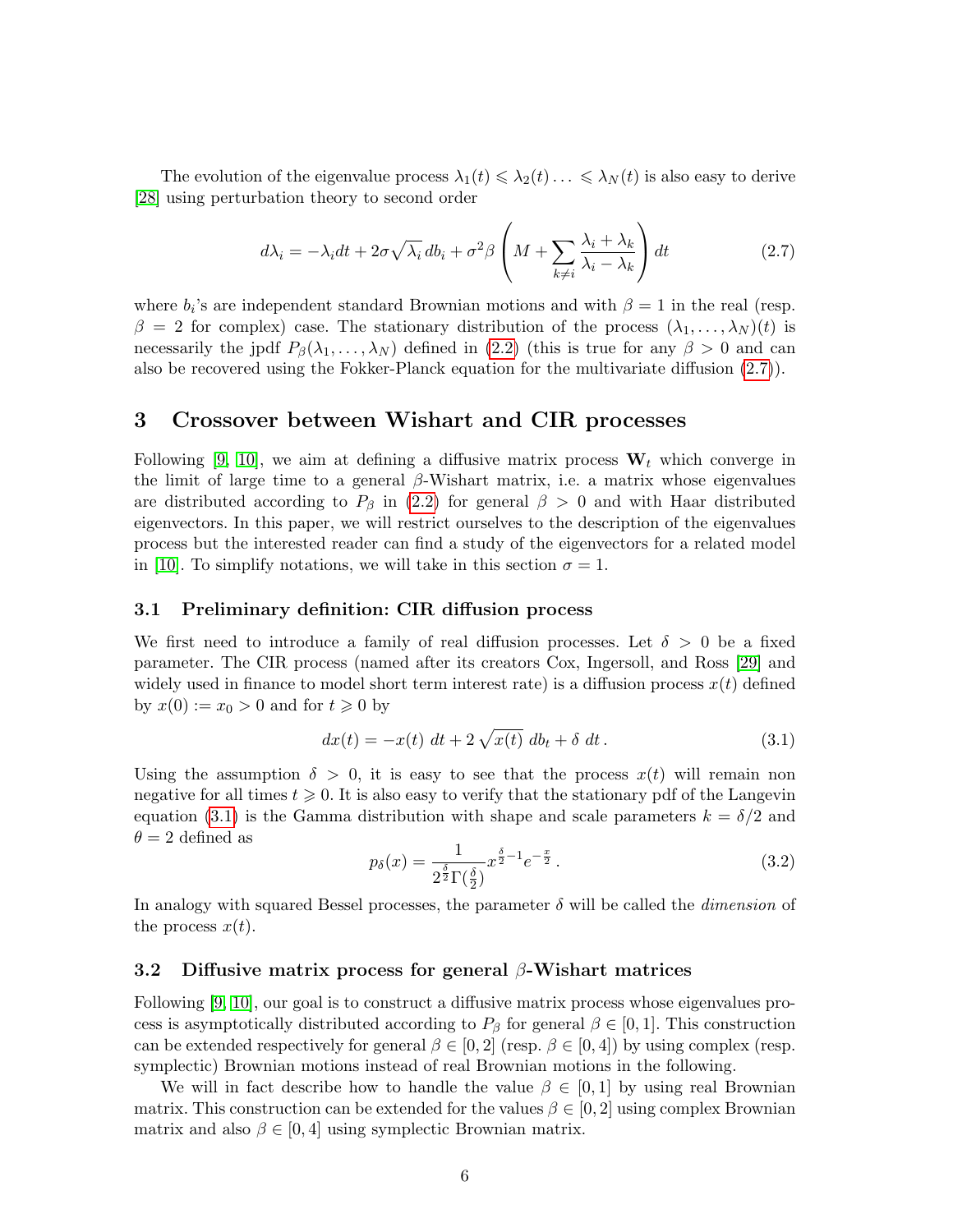The idea is to slice the time interval into small chops of length  $1/n$  and for each interval  $[k/n; (k+1)/n]$ , to choose independently Bernoulli random variables  $\epsilon_k^n, k \in \mathbb{N}$  such that  $\mathbb{P}[\epsilon_k^n = 1] = p = 1 - \mathbb{P}[\epsilon_k^n = 0].$  Then, setting  $\epsilon_t^n = \epsilon_{[nt]}^n$ , our diffusive matrix process evolves as:

<span id="page-6-3"></span>
$$
d\mathbf{W}_t^n = -\mathbf{W}_t^n dt + d\mathbf{\Delta}_t^n \tag{3.3}
$$

where the increment matrix  $d\Delta_t^n$  now depends on the value of the additional random process  $\epsilon_t^n$ :

• if  $\epsilon_t^n = 1$ , then

$$
d\Delta_t^n = \sqrt{\mathbf{W}_t^n} \, d\mathbf{B}_t + d\mathbf{B}_t^{\dagger} \sqrt{\mathbf{W}_t^n} + M \, \mathbf{I} \, dt.
$$

where  $d\mathbf{B}_t$  is an  $N \times N$  real <sup>[1](#page-6-0)</sup> Brownian increment matrix whose entries have variance dt.

• if  $\epsilon_t^n = 0$ , then

$$
d\Delta_t^n = \sqrt{\mathbf{W}_t^n} \, d\mathbf{Y}_t + d\mathbf{Y}_t^\dagger \sqrt{\mathbf{W}_t^n} + \delta \mathbf{I} \, dt.
$$

with  $\delta > 0$  and where  $d\mathbf{Y}_t$  is a symmetric matrix that is co-diagonalizable with  $\mathbf{W}_t^n$ (i.e. the two matrix have the same eigenvectors) but with a spectrum given by  $N$ independent real Brownian increments of variance dt.

An algorithmic description of how to build (approximatively on a discrete grid) the matrix process  $\mathbf{W}_{t}^{n}$  can be found in Appendix [B.](#page-22-0)

It is clear that the eigenvalues of the matrix  $\mathbf{W}_{t}^{n}$  will cross at some points but only in intervals  $[k/n; (k+1)/n]$  for which  $\epsilon_k^n = 0$  (in the other intervals where they follow the SDE [\(2.7\)](#page-5-1) with parameter  $\beta = 1$ , it is well known that the repulsion is too strong and thus collisions are avoided). In this case, the eigenvalues are re-numbered at time  $t = (k+1)/n$ in increasing order. With this procedure, when ordered  $\lambda_1^n(t) \leq \ldots \leq \lambda_N^n(t)$ , we can again check as in [\[9,](#page-24-5) [10\]](#page-24-6), using perturbation theory, that the eigenvalues will remain always non-negative and will verify the Stochastic Differential System (SDS):

<span id="page-6-1"></span>
$$
d\lambda_i^n = -\lambda_i^n dt + 2\sqrt{\lambda_i^n} db_i + \left(\epsilon_i^n M + (1 - \epsilon_i^n)\delta + \epsilon_i^n \sum_{k \neq i} \frac{\lambda_i^n + \lambda_k^n}{\lambda_i^n - \lambda_k^n}\right) dt \tag{3.4}
$$

where the  $b_i$  are independent standard Brownian motions, which are also independent of the process  $\epsilon_t^n$ .

Note that when  $\epsilon_t^n = 0$ , the particles  $\lambda_i^n$  are evolving as independent CIR processes of dimension  $\delta > 0$  as defined in paragraph [3.1.](#page-5-3) Therefore, the particles can cross in those time intervals, breaking the increasing order so that they will be re-ordered at time  $(\lceil nt \rceil + 1)/n$  but they will remain non-negative as the dimension  $\delta$  is strictly positive. Therefore the SDS [\(3.4\)](#page-6-1) remains well defined at all times  $t \geq 0$ .

One can follow the proof of [\[10\]](#page-24-6) to prove that the scaling limit (i.e. the limiting process when  $n \to \infty$ ) of the process  $(\lambda_1^n(t) \leq \ldots \leq \lambda_N^n(t))$  satisfies the following SDS

<span id="page-6-2"></span>
$$
d\lambda_i = -\lambda_i dt + 2\sqrt{\lambda_i} db_i + \left( pM + (1-p)\delta + p \sum_{k \neq i} \frac{\lambda_i + \lambda_k}{\lambda_i - \lambda_k} \right) dt. \tag{3.5}
$$

<span id="page-6-0"></span><sup>&</sup>lt;sup>1</sup>Here one can use use complex Brownian motions instead to extend the interval of  $\beta$  to [0, 2].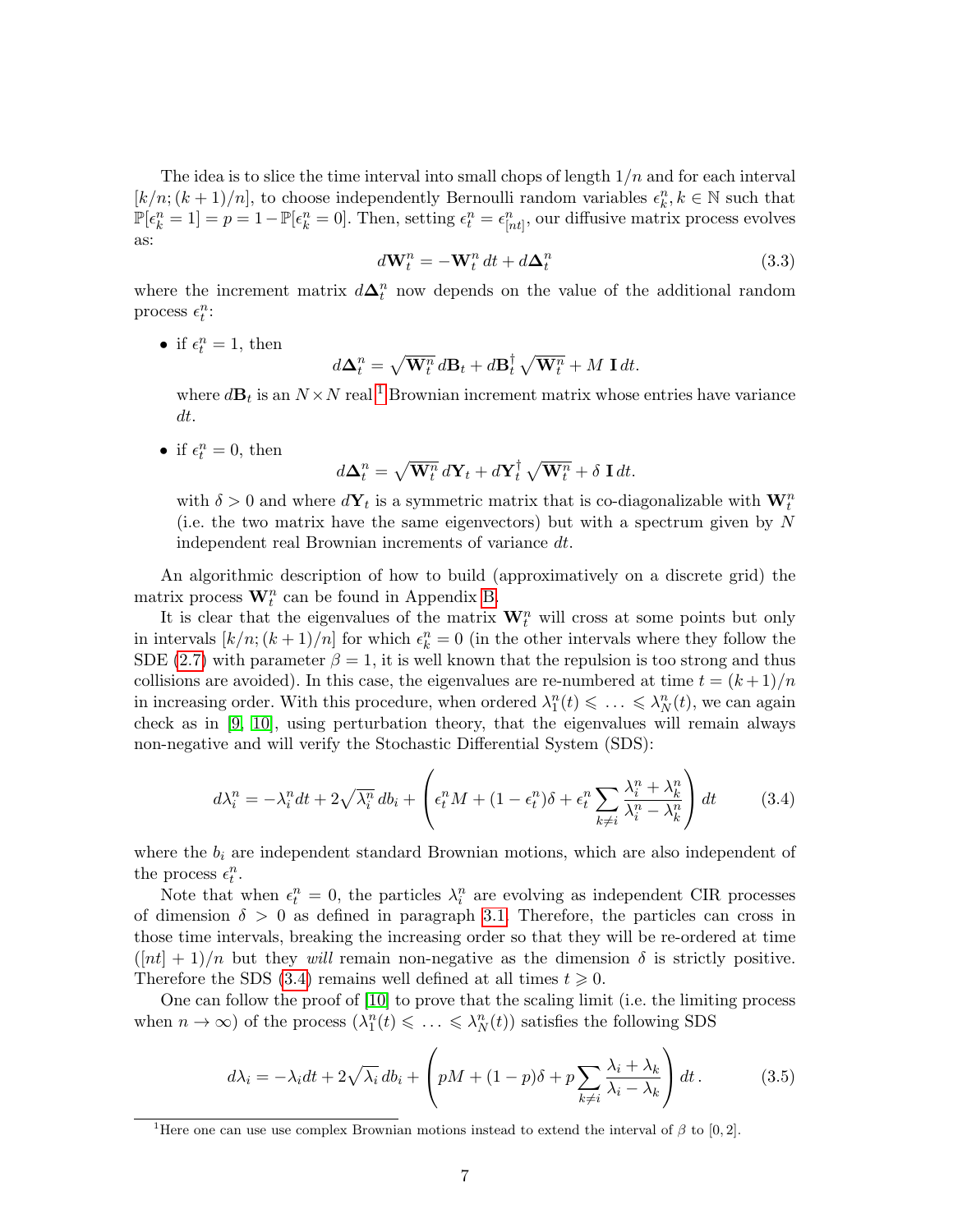One can deduce from the above equation [\(3.5\)](#page-6-2) the Fokker-Planck equation for the joint density  $P(\{\lambda_i\}, t)$ , for which the stationary jpdf is readily found to be [see the derivation in appendix [A\]](#page-22-1)

<span id="page-7-1"></span>
$$
P^*(\lambda_1, \dots, \lambda_N) = \frac{1}{Z} e^{-\frac{1}{2} \sum_{i=1}^N \lambda_i} \prod_{i=1}^N \lambda_i^{\frac{p}{2}(M-N+1-\delta)-(1-\frac{\delta}{2})} \prod_{i < j} |\lambda_i - \lambda_j|^p. \tag{3.6}
$$

The probability  $P_\beta$  introduced in [\(2.2\)](#page-3-1) is recovered here by taking the values  $p = \beta$  and  $\delta = 0$ . The corresponding large N, M-limit spectral probability density is therefore given by the Marčenko-Pastur law in the case where  $p = \beta > 0$  independent of M. Note that with the above normalizations, the spectrum is spread over a region of  $\mathbb{R}_+$  of width of order  $pM = \beta M$ . On the other hand, if  $p = 0$ , the large N, M-limit of the spectral density is the Gamma distribution with shape and scale parameters  $k = \delta/2$  and  $\theta = 2$  (recall that it is the stationary pdf of the CIR process of dimension  $\delta$ ):

$$
\rho_0(\lambda)d\lambda = \frac{1}{2^{\delta/2}\Gamma(\frac{\delta}{2})}\lambda^{\frac{\delta}{2}-1}e^{-\frac{\lambda}{2}}d\lambda.
$$
\n(3.7)

It is quite natural to ask whether a crossover regime may be found, interpolating between the Marčenko-Pastur density (p independent of M) and the Gamma distribution ( $p = 0$ ). A good candidate for triggering such a transition is clearly a parameter  $p$  vanishing with M as  $p = 2c/M$  where c is a positive fixed constant. We discuss this case in the following subsection.

In the next two subsections we compute the crossover density interpolating between the Marčenko-Pastur law and the Gamma distribution with shape parameter  $\delta/2$ . This family of probability densities is indexed by the three parameters c (such that  $p = 2c/M$ ),  $q =$  $N/M$  and  $\delta \geqslant 0$ . More precisely, we compute the limiting density of the probability measure  $\rho_N = \frac{1}{N}$  $\frac{1}{N}\sum_{i=1}^N \delta_{\lambda_i}$ , when  $N, M \to \infty$  with  $N/M = q \in (0,1]$  and where  $(\lambda_1, \ldots, \lambda_N)$  is distributed according to the law  $P^*$  defined in [\(3.6\)](#page-7-1) with  $p = \beta = 2c/M$ . As mentioned in the introduction, the crossover density can be computed via two alternative methods: (1) by a saddle point method as shown in subsection [3.3](#page-7-0) and (2) by analyzing directly the stochastic differential systems introduced in [3.2](#page-5-4) above following the analogous route for the Gaussian case in Ref. [\[9\]](#page-24-5). This is done in section [3.4.](#page-14-0) We will see that both methods yield identical result.

#### <span id="page-7-0"></span>3.3 Crossover for the spectral density via the saddle point method

Our starting point in the joint probability law of eigenvalues in Eq. [\(3.6\)](#page-7-1), where the normalization constant (partition function)  $Z$  is given by the  $N$ -fold integral

<span id="page-7-2"></span>
$$
Z = \int_{[0,\infty]^N} \prod_i d\lambda_i e^{-\frac{1}{2}\sum_i \lambda_i} \prod_{i  
= 
$$
\int_{[0,\infty]^N} \prod_i d\lambda_i e^{-E[\{\lambda_i\}]}\tag{3.8}
$$
$$

where the energy function  $E[\{\lambda_i\}]$  is given by

$$
E[\{\lambda_i\}] = \frac{1}{2} \sum_i \lambda_i - \left(\frac{p}{2}(M - N + 1 - \delta) - (1 - \delta/2)\right) \sum_i \ln \lambda_i - \frac{p}{2} \sum_{i \neq j} \ln |\lambda_i - \lambda_j|.
$$
 (3.9)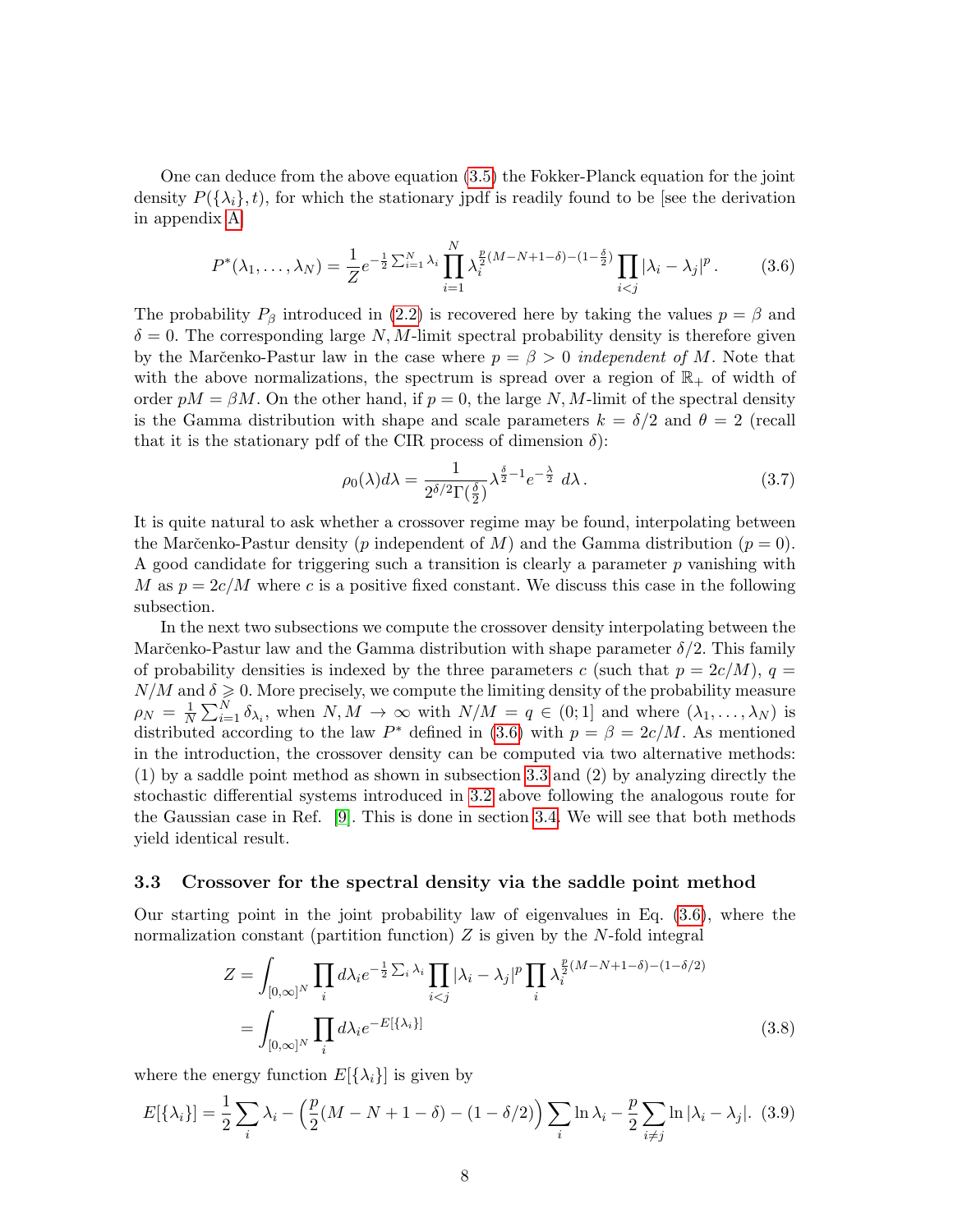Written in this form, Eq. [\(3.8\)](#page-7-2) is the Gibbs-Boltzmann canonical weight of a system of charged particles on the positive half-line in equilibrium at inverse temperature  $\beta = 1$ under the effect of competing interactions. We wish to compute the average density of states  $\langle \frac{1}{N} \rangle$  $\frac{1}{N} \sum_{i=1}^{N} \delta(\lambda - \lambda_i)$  where  $\langle O \rangle$  denote the expectation value of O with respect to the probability distribution  $P^*$  in [\(3.6\)](#page-7-1). There are many ways to compute this average density, but the one rather convenient for large  $N$  is the saddle point route. This was originally done by Dyson [\[30\]](#page-25-1) for the Gaussian random matrices and a physically more transparent derivation can be found in Ref. [\[31\]](#page-25-2).

The main idea behind the saddle point method is as follows. In the large  $N$  limit, the most dominant contribution to the partition function emerges indeed from a set of configurations of  $\lambda_i$ 's that correspond to a particular density  $\rho^*(\lambda)$ . Naturally then, the average computed over the ensemble of  $\lambda_i$ 's, in this large N limit, will also be given by the saddle point density  $\langle \frac{1}{N} \rangle$  $\frac{1}{N} \sum_{i=1}^{N} \delta(\lambda - \lambda_i) \rangle \approx \rho^*(\lambda)$ . It thus suffices to analyze just the partition function  $Z$  in the large  $N$  limit and find, in particular, the saddle point density  $\rho^*(\lambda)$  that maximizes the partition function Z for large N.

To analyze Z in the large N limit, one first defines a 'local' smooth density function

<span id="page-8-0"></span>
$$
\rho(\lambda) = \frac{1}{N} \sum_{i=1}^{N} \delta(\lambda - \lambda_i)
$$
\n(3.10)

which is normalized to unity. The main idea then is to split the multiple integration in Eq. [\(3.8\)](#page-7-2) in two parts: First fix the local density  $\rho(\lambda)$  and sum over all microstates (i.e., configurations of  $\lambda_i$ 's consistent with the local density defined in [\(3.10\)](#page-8-0)) and then, sum (functionally) over all possible local density functions. Roughly speaking, the first step corresponds to a partial tracing over microstates by fixing the local density. Notationally, on can express this by

<span id="page-8-1"></span>
$$
Z = \int \mathcal{D}[\rho] \int_{[0,\infty]^N} \prod_i d\lambda_i e^{-E[\{\lambda_i\}]} I[\rho(\lambda), \{\lambda_i\}] \tag{3.11}
$$

where  $\mathcal{D}[\rho]$  denotes a functional integration over the function space and  $I[\rho(\lambda), \{\lambda_i\}]$  is an indicator function that is 1 if the microstate  $\{\lambda_i\}$  is compatible with a given  $\rho(\lambda)$ , normalized to unity, as defined in [\(3.10\)](#page-8-0) and otherwise  $I = 0$ . The energy function  $E[\{\lambda_i\}]$ associated with a microstate can then be expressed in terms of the local density  $\rho(\lambda)$  using the identity  $\sum_i f(\lambda_i) = N \int d\lambda f(\lambda) \rho(\lambda)$  and one gets [\[31\]](#page-25-2)

$$
E[\rho(\lambda)] = \frac{N}{2} \int d\lambda \lambda \rho(\lambda) - \left[ \frac{p}{2} \left( (\frac{1}{q} - 1)N + 1 - \delta \right) - \left( 1 - \frac{\delta}{2} \right) \right] N \int d\lambda \rho(\lambda) \ln \lambda
$$
  

$$
- \frac{p}{2} N^2 \int \int d\lambda d\lambda' \rho(\lambda) \rho(\lambda') \ln |\lambda - \lambda'| + \frac{p}{2} N \int d\lambda \rho(\lambda) \ln \frac{1}{\rho(\lambda)} + C_1 \left( \int d\lambda \rho(\lambda) - 1 \right)
$$
(3.12)

where the last term includes a Lagrange multiplier  $C_1$  that enforces the normalization of the local density to 1. The next-to-last term accounts for the self-energy term  $(\lambda \to \lambda')$ that needs to be subtracted. Note indeed that in the original discrete sum  $\sum_{i\neq j} \ln |\lambda_i - \lambda_j|$ , the eigenvalues do not coincide. This means that the integral over  $\lambda$  and  $\lambda'$  should exclude the region where  $|\lambda - \lambda'|$  is less than the typical spacing between eigenvalues, which is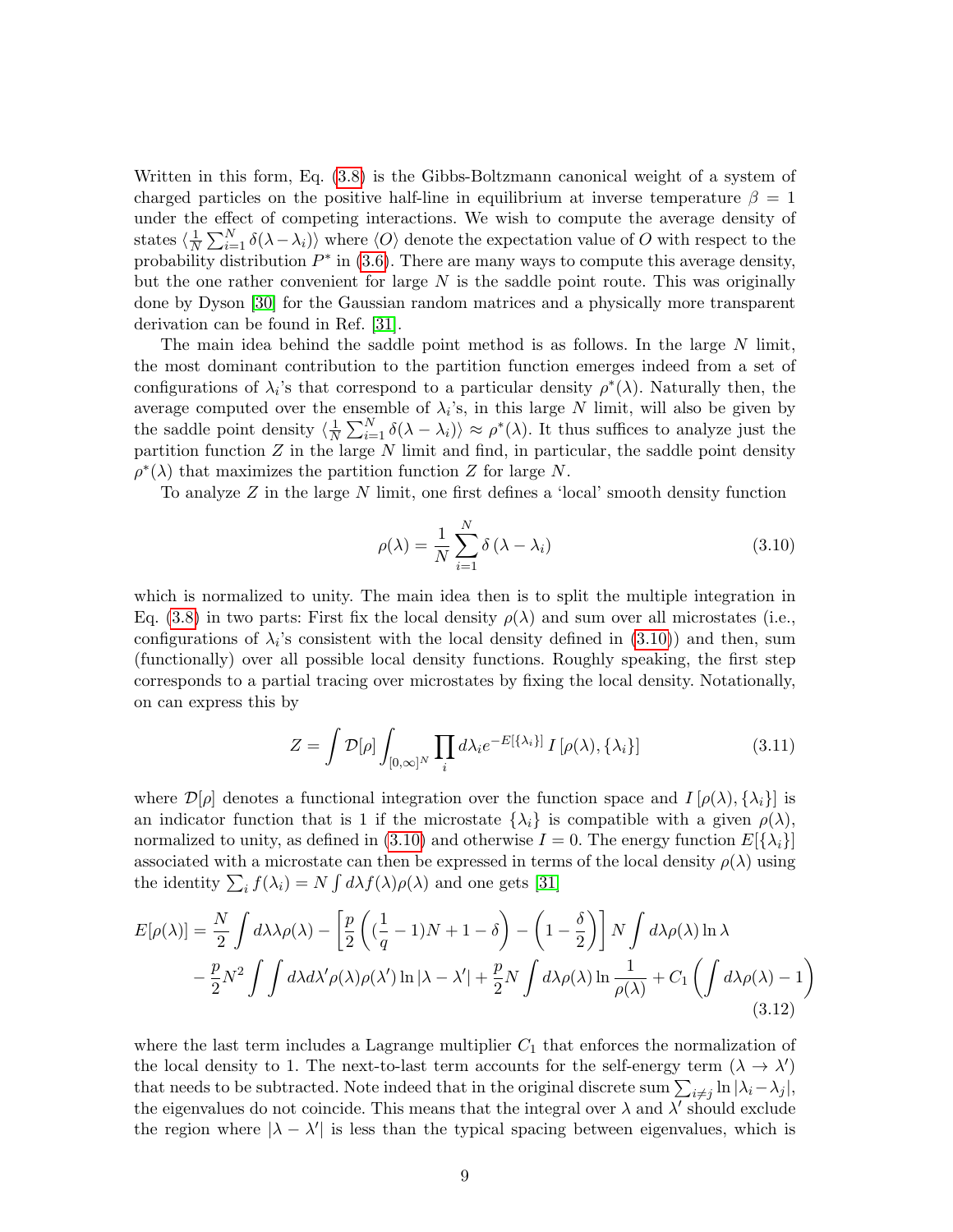proportional to  $1/N \rho(\lambda)$  [\[30\]](#page-25-1). The contribution of this thin sliver is the next-to-last term, up to an additional contribution that can be absorbed into  $C_1$ .

Once this is done, equation [\(3.11\)](#page-8-1) simplifies further and one gets

$$
Z \approx \int \mathcal{D}[\rho] \, e^{-E[\rho(\lambda)]} \, J[\rho(\lambda)] \tag{3.13}
$$

where  $J[\rho(\lambda)] = \int_{[0,\infty]^N} \prod_i d\lambda_i I[\rho(\lambda), \{\lambda_i\}]$  is an entropic factor that just counts how many microstates are compatible with a given local density function  $\rho(\lambda)$ . This can be estimated very simply by the following combinatorial argument involving arrangement of N particles in K boxes. Let us first divide our one dimensional line into K small boxes of equal width. We have  $N$  particles that need to be distributed into the  $K$  boxes with occupation numbers  $\{n_1, n_2, \ldots, n_K\}$ . The number of ways this can be done is simply

$$
\frac{N!}{n_1!n_2!\cdots n_K!} \ . \tag{3.14}
$$

Setting  $\rho_i = n_i/N$  (the local density in box i) and using Stirling's approximation N! ∼  $N^{N+1/2} e^{-N}$  (using the fact that  $\sum_i n_i = N$ ), we have:

$$
\frac{N!}{n_1!n_2!\cdots n_K!} \sim e^{-\sum_i n_i \ln n_i} \tag{3.15}
$$

which in the continuum limit, becomes  $\sim e^{-N \int d\lambda \rho(\lambda) \ln \rho(\lambda)}$ . Thus, the entropic factor can also be expressed as a simple functional of the local density  $\rho(\lambda)$ . Inserting this expression in the functional integral over the density, yields:

$$
Z = \int \mathcal{D}[\rho] e^{-E[\rho(\lambda)]} e^{-N \int d\lambda \rho(\lambda) \ln \rho(\lambda)} = \int \mathcal{D}[\rho] e^{-N F[\rho(\lambda)]}
$$
(3.16)

where the free energy  $F[\rho(\lambda)]$  is given by:

$$
F[\rho(\lambda)] = \frac{1}{2} \int d\lambda \lambda \rho(\lambda) - \left[ \frac{p}{2} \left( (\frac{1}{q} - 1)N + 1 - \delta \right) - \left( 1 - \frac{\delta}{2} \right) \right] \int d\lambda \rho(\lambda) \ln \lambda
$$

$$
- \frac{p}{2} N \int \int d\lambda d\lambda' \rho(\lambda) \rho(\lambda') \ln |\lambda - \lambda'| + \left( 1 - \frac{p}{2} \right) \int d\lambda \rho(\lambda) \ln \rho(\lambda) + C_1 \left( \int d\lambda \rho(\lambda) - 1 \right)
$$
(3.17)

Note that for  $p \sim \mathcal{O}(1/N)$  the entropy term becomes of the same order of the energy term, while in the usual case  $p \sim \mathcal{O}(1)$  the entropy contribution is subdominant in the large N limit and is therefore disregarded.

Setting now  $p = 2c/M = 2cq/N$ , we get:

$$
F[\rho(\lambda)] = \frac{1}{2} \int d\lambda \lambda \rho(\lambda) - \left[ cq\left(\frac{1}{q} - 1\right) - \left(1 - \frac{\delta}{2}\right) \right] \int d\lambda \rho(\lambda) \ln \lambda
$$
  
-  $cq \int \int d\lambda d\lambda' \rho(\lambda) \rho(\lambda') \ln |\lambda - \lambda'| + \left(1 - \frac{cq}{N}\right) \int d\lambda \rho(\lambda) \ln \rho(\lambda) + C_1 \left(\int d\lambda \rho(\lambda) - 1\right)$   
(3.18)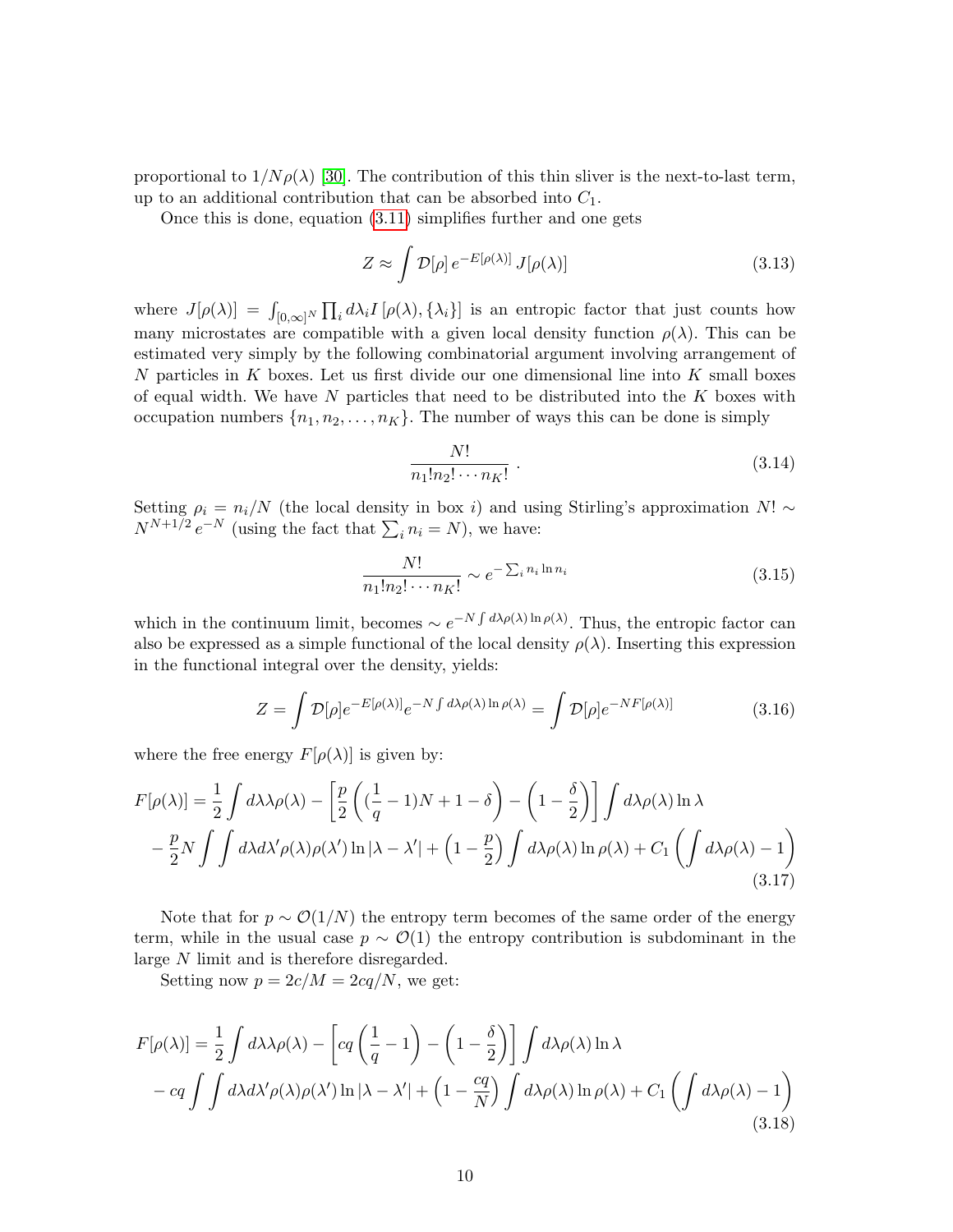We set  $a = cq(1/q-1) - (1-δ/2)$  and take  $N \to \infty$  (so that the term  $cq/N$  drops out). Now, the saddle point density  $\rho^*(\lambda)$  is obtained by minimizing the free energy  $F[\rho(\lambda), i.e.,$ by taking the functional derivative  $\frac{\delta F}{\delta \rho} = 0$  and  $\rho(\lambda) = \rho^*(\lambda)$ . This gives the saddle point equation

<span id="page-10-0"></span>
$$
\frac{\lambda}{2} - a \ln \lambda - 2cq \int d\lambda' \rho^*(\lambda') \ln |\lambda - \lambda'| + \ln \rho^* + C_2 = 0 \tag{3.19}
$$

where  $C_2 = C_1 + 1$  is just a constant. For notational simplicity, in the rest of the subsection we will denote the saddle point density  $\rho^*(\lambda)$  simply by  $\rho(\lambda)$ .

Taking one more derivative of [\(3.19\)](#page-10-0), we get

<span id="page-10-1"></span>
$$
\frac{1}{2} - \frac{a}{\lambda} - 2cq \ \Pr \int \frac{\rho(\lambda')}{\lambda - \lambda'} d\lambda' + \frac{\rho'(\lambda)}{\rho(\lambda)} = 0
$$
\n(3.20)

Next, we define the Stieltjes transform:

$$
H(z) = \int \frac{\rho(\lambda)}{\lambda - z} d\lambda \tag{3.21}
$$

for z complex and outside the support of  $\rho$ . By definition, for large  $|z|, H(z) \rightarrow -1/z$ . Multiplying eq. [\(3.20\)](#page-10-1) by  $\rho(\lambda)/(\lambda - z)$  and integrating over  $\lambda$ , we have:

$$
\frac{1}{2} \int \frac{\rho(\lambda)}{\lambda - z} d\lambda - a \int \frac{\rho(\lambda) d\lambda}{\lambda(\lambda - z)} - 2cq \Pr \int \frac{\rho(\lambda) d\lambda}{\lambda - z} \int \frac{\rho(\lambda')}{\lambda - \lambda'} d\lambda' + \int \frac{\rho'(\lambda) d\lambda}{\lambda - z} = 0 \quad (3.22)
$$

and we analyze each of the four contributions separately.

- 1.  $T_1 = \frac{1}{2}$  $\frac{1}{2}\int\frac{\rho(\lambda)}{\lambda-z}d\lambda=\frac{1}{2}H(z)$
- 2.  $T_2 = -a \int \frac{\rho(\lambda) d\lambda}{\lambda(\lambda z)}$ . We rewrite this as:

$$
T_2 = -a \int \rho(\lambda) d\lambda \left[ \frac{1}{\lambda - z} - \frac{1}{\lambda} \right] \frac{1}{z}
$$
 (3.23)

implying:

$$
T_2 = -\frac{a}{z}H(z) + \frac{b_1}{z}
$$
 (3.24)

where  $b_1 = a \int d\lambda \frac{\rho(\lambda)}{\lambda}$ .

3.  $T_3 = -2cq \Pr \int \frac{\rho(\lambda)d\lambda}{\lambda-z} \int \frac{\rho(\lambda')}{\lambda-\lambda'} d\lambda'$  which we rewrite as:

$$
T_3 = 2cq \left\{ \Pr \int d\lambda d\lambda' \rho(\lambda) \rho(\lambda') \left[ \frac{1}{\lambda - z} - \frac{1}{\lambda - \lambda'} \right] \frac{1}{\lambda' - z} \right\}
$$
(3.25)

$$
= 2cqH^{2}(z) - 2cq \Pr \int \frac{d\lambda d\lambda' \rho(\lambda)\rho(\lambda')}{(\lambda - \lambda')(\lambda' - z)}
$$
(3.26)

By renaming  $\lambda \to \lambda'$  and  $\lambda' \to \lambda$ , we get:

$$
T_3 = 2cqH^2(z) + 2cq\text{Pr}\int \frac{d\lambda d\lambda' \rho(\lambda)\rho(\lambda')}{(\lambda - \lambda')(\lambda - z)}
$$
(3.27)

$$
=2cqH^2(z) - T_3 \tag{3.28}
$$

Solving for  $T_3$  we get:

$$
T_3 = cqH^2(z) \tag{3.29}
$$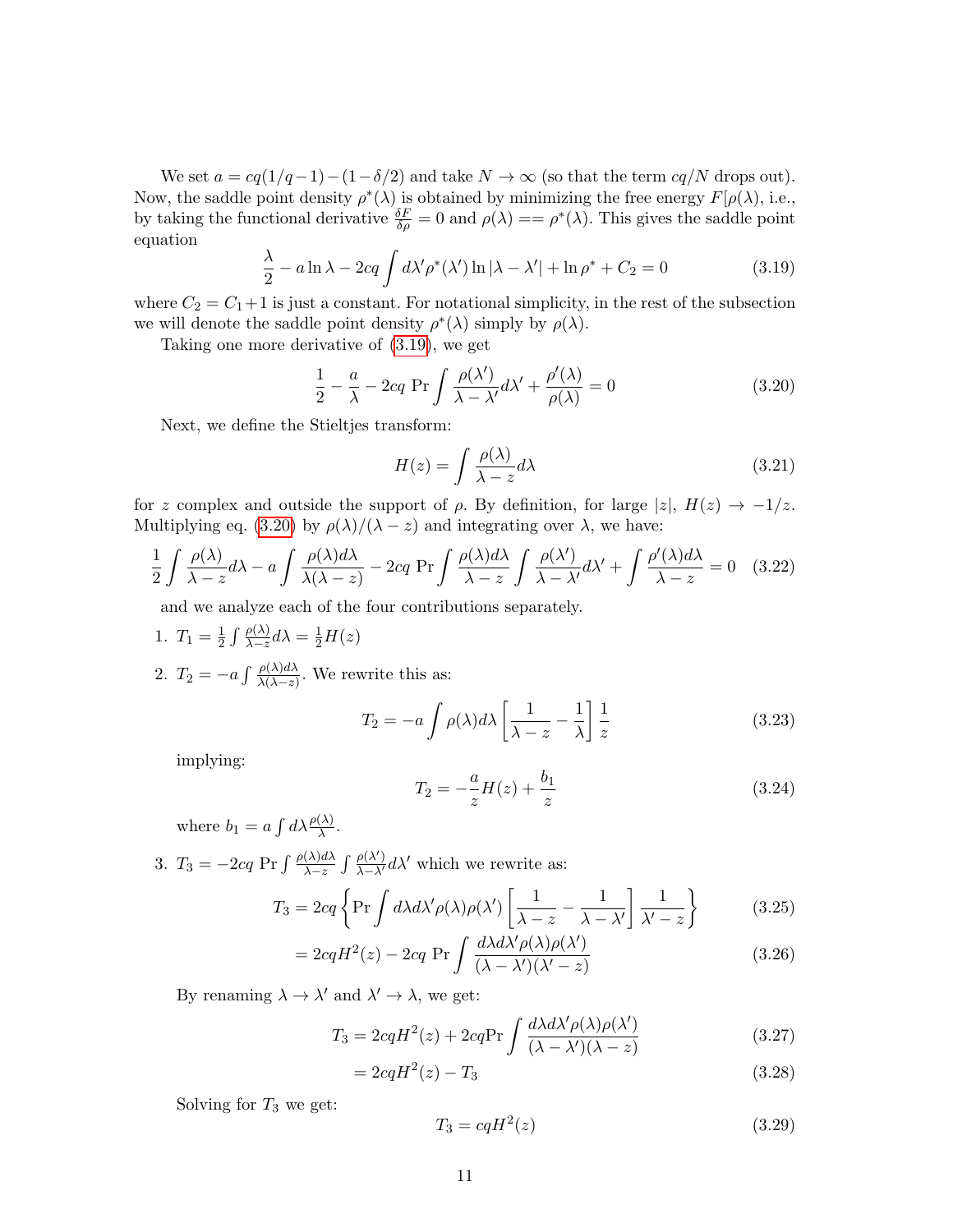4.  $T_4 = \int \frac{\rho'(\lambda)d\lambda}{\lambda - z}$  $\frac{(\lambda)a\lambda}{\lambda-z}$ , which we integrate by parts, obtaining:

$$
T_4 = \frac{1}{\lambda - z} \rho(\lambda) \Big|_0^{\infty} + \int \frac{\rho(\lambda)}{(\lambda - z)^2} d\lambda
$$
  
=  $\frac{c_1}{z} + H'(z)$  (3.30)

In the derivation above, we assumed  $b_1$  and  $c_1$  to be finite. This is not completely obvious, because  $\rho(\lambda)$  at an edge point may diverge. However, by imposing that for large z,  $H(z) \rightarrow -1/z$ , it is immediate to derive that  $b_1 + c_1 = 1/2$ . Thus, one may regularize the density near the edge points so that  $b_1$  and  $c_1$  exist individually, but eventually their sum is universally 1/2 and hence is independent of the specific regularization near the edge.

Adding up the four contributions, we get the equation:

$$
\frac{dH}{dz} - \frac{a}{z}H + \frac{b_1 + c_1}{z} + cqH^2 + \frac{1}{2}H = 0
$$

Thus we find the following differential equation for the Stieltjes transform  $H$ :

<span id="page-11-0"></span>
$$
\frac{dH}{dz} + \gamma H^2 + \frac{1}{2} \left( 1 + \frac{\alpha}{z} \right) H + \frac{1}{2z} = 0
$$
\n(3.31)

where we have set

$$
\alpha = (2 - \delta) - 2c(1 - q), \quad \gamma = cq.
$$

In the next subsection, we will derive the same equation via Itô's stochastic calculus route.

The density  $\rho(\lambda)$  (normalized to unity) can then be read off from

<span id="page-11-4"></span>
$$
\rho(\lambda) = \frac{1}{\pi} \text{Im}[H(z \to \lambda)] \tag{3.32}
$$

where  $z \to \lambda$  occurs inside the cut on the real axis.

To solve the Riccati equation [\(3.31\)](#page-11-0), we make a standard substitution

<span id="page-11-1"></span>
$$
H(z) = \frac{1}{\gamma} \frac{u'(z)}{u(z)} = \frac{1}{\gamma} \partial_z \ln u(z).
$$
 (3.33)

This gives a second order differential equation for  $u(z)$ 

<span id="page-11-2"></span>
$$
u''(z) + \frac{1}{2} \left[ 1 + \frac{\alpha}{z} \right] u'(z) + \frac{\gamma}{2z} u(z) = 0.
$$
 (3.34)

It follows from Eq.  $(3.33)$  and the asymptotic behavior of  $H(z)$  that

<span id="page-11-3"></span>
$$
u(z) \xrightarrow[|z| \to \infty]{} \frac{A_1}{z^{\gamma}}
$$
\n(3.35)

where  $A_1$  is a constant.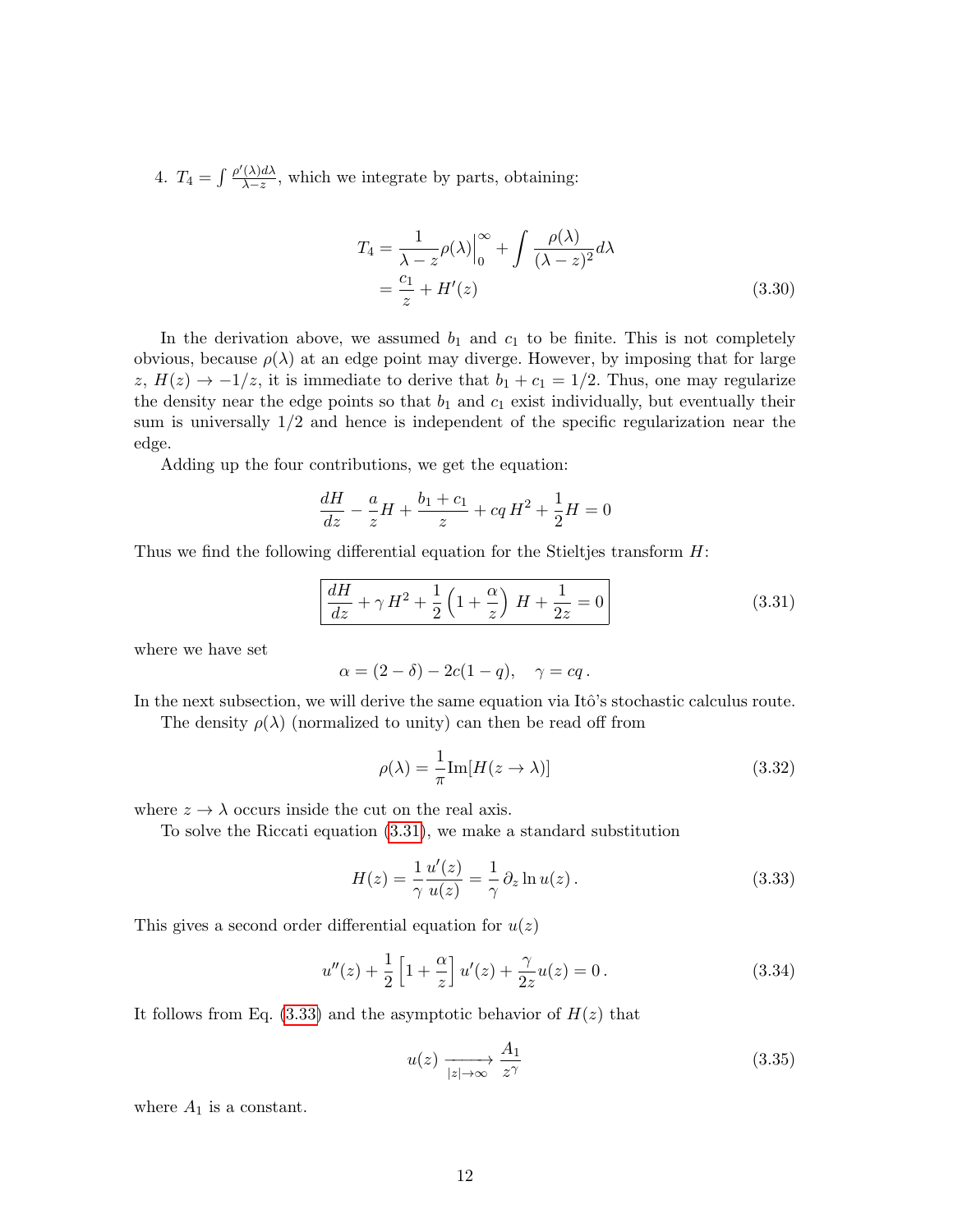To reduce Eq.  $(3.34)$  to a Schrödinger like differential equation, we make the substitution

<span id="page-12-1"></span>
$$
u(z) = e^{-z/4} z^{\alpha/4} \psi(z), \qquad (3.36)
$$

and we find the following equation for  $\psi$ 

$$
\psi''(z) + \left[ -\frac{1}{16} + \frac{1}{z} \frac{4\gamma - \alpha}{8} + \frac{\alpha}{4} \left( 1 - \frac{\alpha}{4} \right) \frac{1}{z^2} \right] \psi(z) = 0 \, .
$$

Making further a rescaling  $\psi(z) = y(z/2)$ , it reduces to the standard form of the Whittaker differential equation [\[32\]](#page-25-3)

<span id="page-12-0"></span>
$$
y''(z) + \left[ -\frac{1}{4} + \frac{\lambda}{z} + \frac{\frac{1}{4} - \mu^2}{z^2} \right] y(z) = 0, \qquad (3.37)
$$

where

<span id="page-12-3"></span>
$$
\zeta = \gamma - \frac{\alpha}{4}, \quad \mu = \frac{1}{2}|1 - \frac{\alpha}{2}|. \tag{3.38}
$$

Note that the solution of this differential equation does not depend on the sign of  $\mu$ , hence we take the absolute value. The differential equation [\(3.37\)](#page-12-0) has two linearly independent solutions  $W_{\zeta,\mu}(z)$  and  $W_{-\zeta,\mu}(-z)$ . The Whittaker function  $W_{\zeta,\mu}(z)$  has the following asymptotic behavior [\[32\]](#page-25-3)

<span id="page-12-2"></span>
$$
W_{\zeta,\mu}(z) \xrightarrow[|z| \to \infty]{} z^{\zeta} e^{-z/2}.
$$
\n(3.39)

Thus the general solution of  $u(z)$ , using Eq. [\(3.36\)](#page-12-1), reads

$$
u(z) = e^{-z/4} z^{\alpha/4} \left[ C_1 W_{\zeta,\mu}(z/2) + C_2 W_{-\zeta,\mu}(-z/2) \right]
$$
 (3.40)

where  $C_1$  and  $C_2$  are arbitrary constants. Using the asymptotic behavior in Eq. [\(3.39\)](#page-12-2) it is easy to check that only the second solution has the right asymptotic behavior in Eq. [\(3.35\)](#page-11-3). Thus, finally, we have our solution

<span id="page-12-4"></span>
$$
u(z) = C_2 e^{-z/4} z^{\alpha/4} W_{-\zeta,\mu}(-z/2)
$$
 (3.41)

where  $\zeta$  and  $\mu$  are given in Eq. [\(3.38\)](#page-12-3).

By plugging this solution  $(3.41)$  into Eq.  $(3.33)$  and using Eq.  $(3.32)$ , we find the following expression

<span id="page-12-5"></span>
$$
\rho(\lambda) = \frac{\mathcal{C}_2}{2\pi\gamma} \frac{(\text{Im}(W'_{-\zeta,\mu})\text{Re}(W_{-\zeta,\mu}) - \text{Im}(W_{-\zeta,\mu})\text{Re}(W'_{-\zeta,\mu}))(-\lambda/2)}{|W_{-\zeta,\mu}(-\lambda/2)|^2}.
$$
\n(3.42)

where Re and Im denote respectively the real and imaginary parts. Using the linear differential equation verified by the Whittaker functions [\(3.37\)](#page-12-0), it is easy to see that the derivative with respect to  $\lambda$  of the Wronskian type function  $(\text{Im}(W'_{-\zeta,\mu})\text{Re}(W_{-\zeta,\mu})$  $\text{Im}(W_{-\zeta,\mu})\text{Re}(W'_{-\zeta,\mu})$  is equal to 0. Hence the Wronskian appearing in the numerator in [\(3.42\)](#page-12-5) is simply a constant.

Collecting all the constants together, we get:

$$
\rho(\lambda) = \frac{A}{|W_{-\zeta,\mu}(-\lambda/2)|^2} \,. \tag{3.43}
$$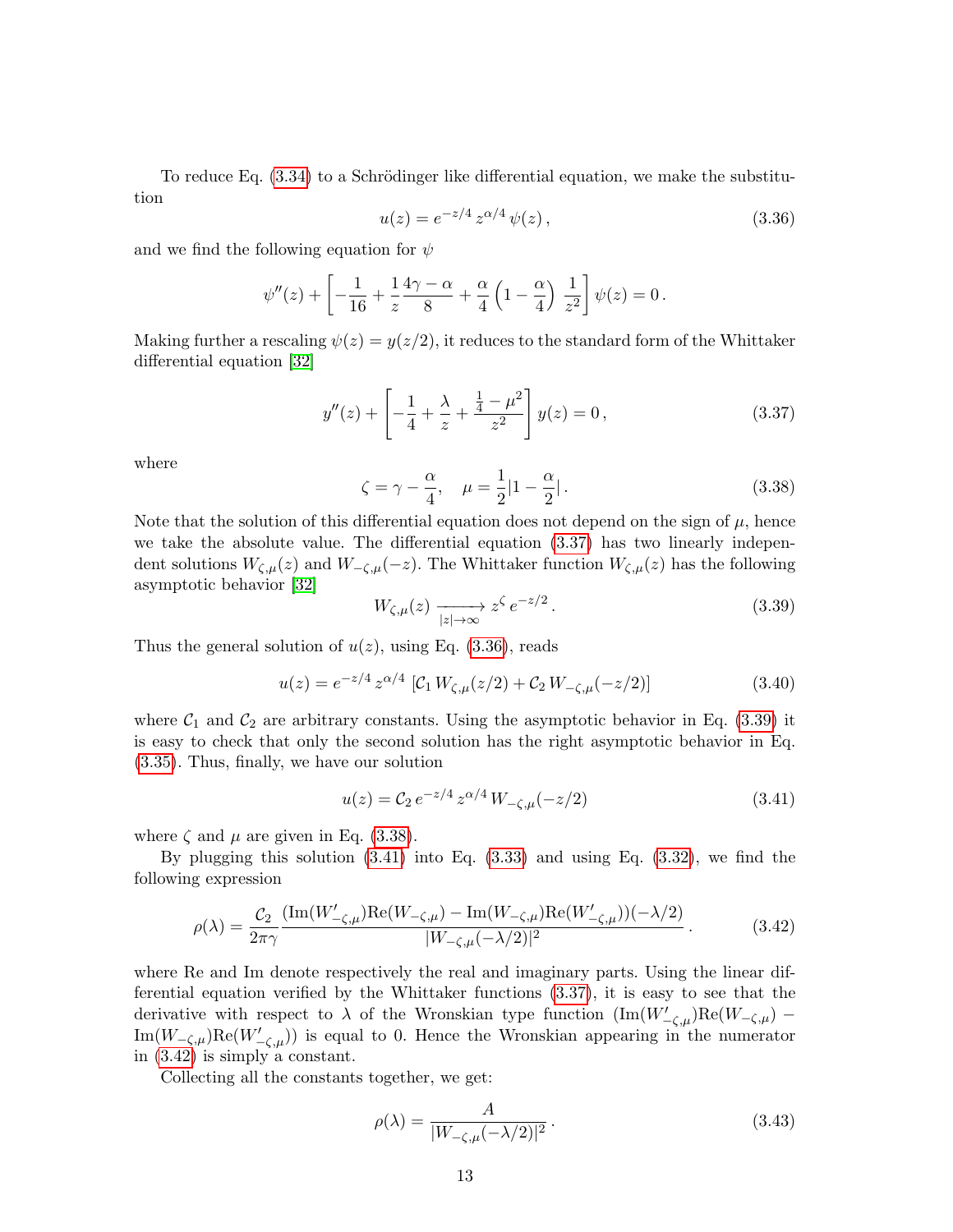The overall normalization constant A has to be fixed from  $\int_0^\infty \rho(\lambda) d\lambda = 1$ . Thus we get, after rescaling  $\lambda/2 \rightarrow \lambda$ ,

<span id="page-13-1"></span>
$$
\frac{1}{A} = 2 \int_0^\infty \frac{d\lambda}{|W_{-\zeta,\mu}(-\lambda)|^2} \,. \tag{3.44}
$$

This integral in Eq. [\(3.44\)](#page-13-1) can be done in closed form. First, we first use the well known identity [\[33\]](#page-25-4)

$$
W_{\zeta,\mu}(z) = z^{\mu+1/2} e^{-z/2} U(\mu - \zeta + 1/2, 1 + 2\mu; z)
$$
 (3.45)

where  $U(a, b; z)$  is the Tricomi hypergeometric function (or Kummer function) that behaves for large z as  $U(z) \sim z^{-a}$ . Using this in Eq. [\(3.44\)](#page-13-1) gives

$$
\frac{1}{A} = 2 \int_0^\infty d\lambda \,\lambda^{-2\mu - 1} \, e^{-\lambda} \, |U(\mu + \zeta + 1/2, 1 + 2\mu; -\lambda)|^{-2} \,. \tag{3.46}
$$

It turns out that there exists an interesting integral representation in a paper by Ismail and Kelker [\[34\]](#page-25-5)

$$
\int_0^\infty \frac{dt \ e^{-t} t^{-b}}{z+t} |U(a, b; -t)|^{-2} = \Gamma(a)\Gamma(a-b+2) \frac{1}{z} \frac{U(a, b-1; z)}{U(a, b; z)}; \quad \text{for } a > 0, \ 1 < b < a+1
$$
\n(3.47)

Note that in Ref. [\[34\]](#page-25-5) they use the notation  $\psi(a, b, z)$  instead of  $U(a, b; z)$ , but it is the same function. Our  $\mu$  and  $\zeta$  satisfy the condition of validity of this identity:  $a > 0$  and 1 < b < a + 1. Taking  $z \to \infty$  limit on both sides and using  $U(z) \sim z^{-a}$ , we arrive at the following exact expression of the normalization constant

$$
\frac{1}{A} = 2\,\Gamma(\mu + \zeta + 1/2)\Gamma(\zeta - \mu + 3/2) \,. \tag{3.48}
$$

This leads to the following final expression for the spectral density, which is the central result of our work<sup>[2](#page-13-2)</sup>:

<span id="page-13-0"></span>
$$
\rho_c(\lambda) = \frac{1}{2\Gamma(\mu + \zeta + \frac{1}{2})\Gamma(\zeta - \mu + \frac{3}{2})} \frac{1}{|W_{-\zeta,\mu}(-\frac{\lambda}{2})|^2}
$$
(3.49)

with the following values for the parameters

$$
\alpha = (2 - \delta) - 2c(1 - q);
$$
  $\zeta = cq - \frac{\alpha}{4};$  and  $\mu = \frac{1}{4} |\alpha - 2|.$ 

The above expression is the analogue, in the present context, of the Askey-Wimp-Kerov one-parameter family of models found in [\[9\]](#page-24-5), that smoothly interpolates between the Gaussian distribution and Wigner's semi-circle.

Let us now consider the limiting case  $c \to 0$  first. In this case, we have  $\alpha = (2 - \delta)$ ,  $\zeta = \delta/4 - 1/2$  and  $\mu = \delta/4$ . Thus,  $W_{-\zeta,\mu}(-\lambda/2) = W_{1/2-\delta/4,\delta/4}(-\lambda/2)$ . It turns out that for these special values of the indices, the Whittaker function simply reduces to  $W_{1/2-\delta/4,\delta/4}(-\lambda/2) \propto \lambda^{-\delta/4+1/2} e^{\lambda/4}$  up to a proportionality constant [\[32\]](#page-25-3). Substituting this in [\(3.49\)](#page-13-0), we then recover the CIR density in Eq. [\(3.2\)](#page-5-5). The limit  $c \to \infty$  is more

<span id="page-13-2"></span><sup>&</sup>lt;sup>2</sup>We add the subscript c in the notation of the density  $\rho$  to recall the dependence in c; the density  $\rho$ depends also on the two parameters  $\delta$  and  $q$  but we omit to subscript those.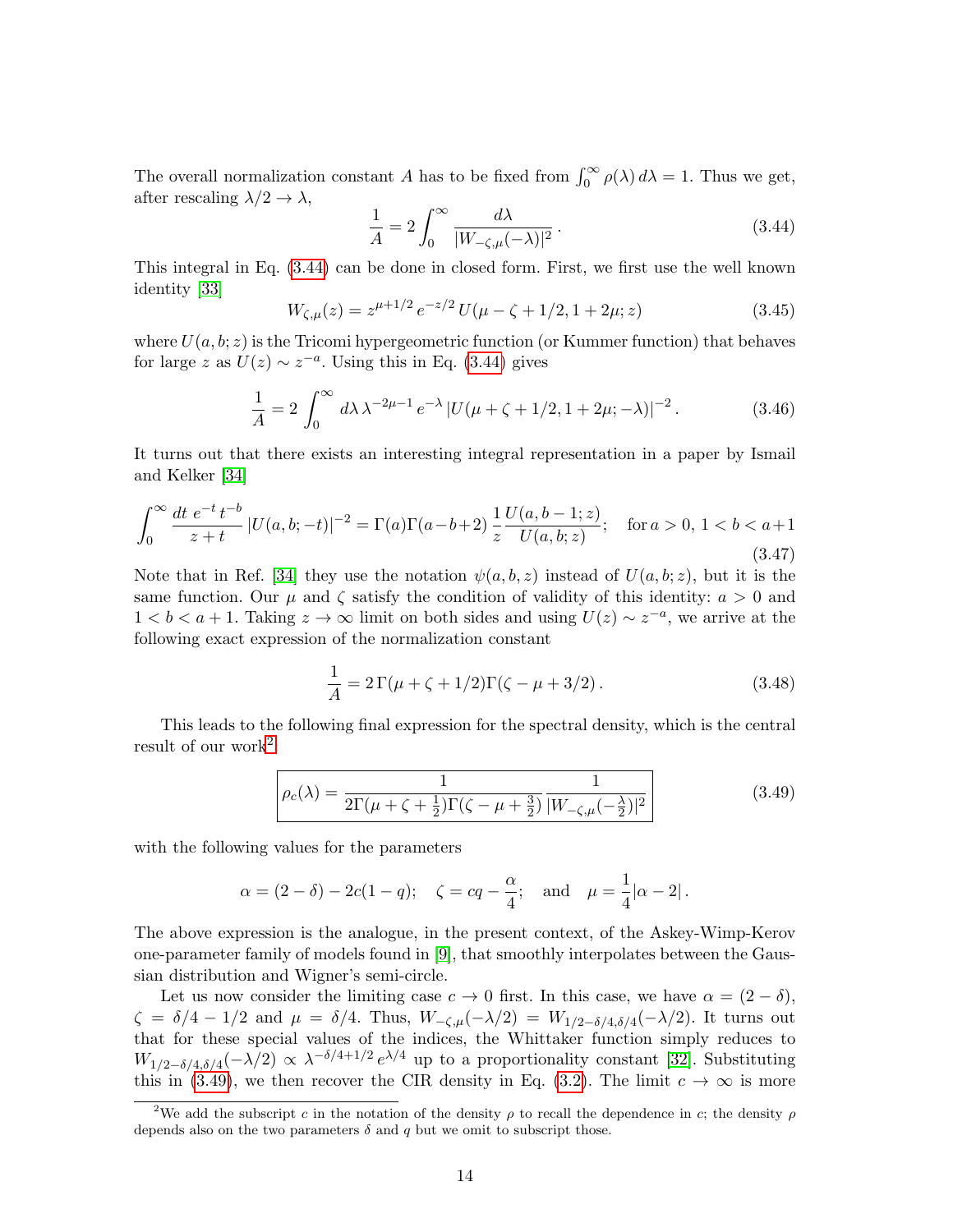tricky as one needs to rescale  $\lambda \to \hat{\lambda} c$  and take the large c limit carefully. This can be done and one recovers the Marc̆enko-Pastur law. This can be rewritten (without rescaling  $\lambda$ ) as

<span id="page-14-1"></span>
$$
\rho_c(\lambda) \sim_{c \to \infty} \frac{1}{4\pi c q} \frac{\sqrt{(\gamma_+ - \lambda)(\lambda - \gamma_-)}}{\lambda} \mathbf{1}_{\{\gamma_- < \lambda < \gamma_+\}},\tag{3.50}
$$

where  $\gamma_{\pm} = 2c (1 \pm \sqrt{q})^2$ .

Using standard results on Whittaker functions (see e.g. [\[32,](#page-25-3) [33\]](#page-25-4)), it is easy to compute the asymptotic behavior of  $\rho_c(\lambda)$  for  $\lambda \to 0$  and  $\lambda \to +\infty$ . Up to multiplicative constants, we have

$$
\rho_c(\lambda) \sim_{\lambda \to +\infty} \lambda^{2\zeta} e^{-\frac{\lambda}{2}},
$$

and

$$
\rho_c(\lambda) \sim_{\lambda \to 0_+} \lambda^{2\mu - 1}.
$$

We plotted in Fig. [1](#page-15-0) the density  $\rho_c$  for  $c = 0, 1, 2, 3, 4, 5, 10$  and  $q = 1/2, \delta = 1$ , showing the progressive deformation of the Gamma distribution with shape parameter  $\delta/2$  towards the Marc̆enko-Pastur distribution [\(3.50\)](#page-14-1) with parameter  $q = 1/2$ . The critical value of c at which the divergence at  $\lambda \to 0_+$  changes to convergence is  $c^* = (2 - \delta)/(2(1 - q)) = 1$ . As expected, in Fig. [1,](#page-15-0) the curve with second highest value at the origin corresponds to  $c = 1$  and converges when  $\lambda \to 0_+$  to 1/2. The curve with highest value at the origin is the Gamma distribution with shape parameter  $\delta/2 = 1/2$  and diverges at  $0_+$  to  $+\infty$ . The other curves corresponding to  $c = 2, 3, 4, 5, 10$  converge to 0 when  $\lambda \to 0_+$ .

We have also verified our analytical result for the crossover density in  $(3.49)$  numerically for the sample value  $c = 1$  and found very good agreement (see Fig. [2\)](#page-16-0).

#### <span id="page-14-0"></span>3.4 Crossover for the spectral density via Itô's stochastic calculus

In this subsection, we want to re-obtain the result Eq. [\(3.31\)](#page-11-0) of the previous subsection via Itô's calculus. We therefore consider the process  $(\lambda_1(t), \dots, \lambda_N(t))$  which verifies the stochastic differential system [\(3.5\)](#page-6-2) with the scaling relation  $p = 2c/M$ . The idea is to work out the evolution equation of the probability measure

<span id="page-14-3"></span><span id="page-14-2"></span>
$$
\rho_N^t(dx) := \frac{1}{N} \sum_{i=1}^N \delta(x - \lambda_i(t))
$$
\n(3.51)

in the large  $N$  limit. We expect the equilibrium of this evolution equation to be the solution of [\(3.31\)](#page-11-0).

In the following, f is a smooth function. Using Itô's formula for  $\int f(x)\rho_N^t(dx)$ , Eq.  $(3.5)$  and the scaling relation  $p = 2c/M$ , we obtain (see [\[35\]](#page-25-6) for similar calculations)

$$
d\int f(x)\rho_N^t(dx) = \int \left(-x + 2c + \left(1 - \frac{2c}{M}\right)\delta\right) f'(x)\rho_N^s(dx)dt
$$
  
+ 
$$
2\left(1 - \frac{c}{M}\right) \int x f''(x)\rho_N^s(dx)dt
$$
  
+ 
$$
c q \int_0^t \int \int \frac{f'(x) - f'(y)}{x - y}(x + y)\rho_N^s(dx)\rho_N^s(dy)dt + dM_t^N,
$$
 (3.52)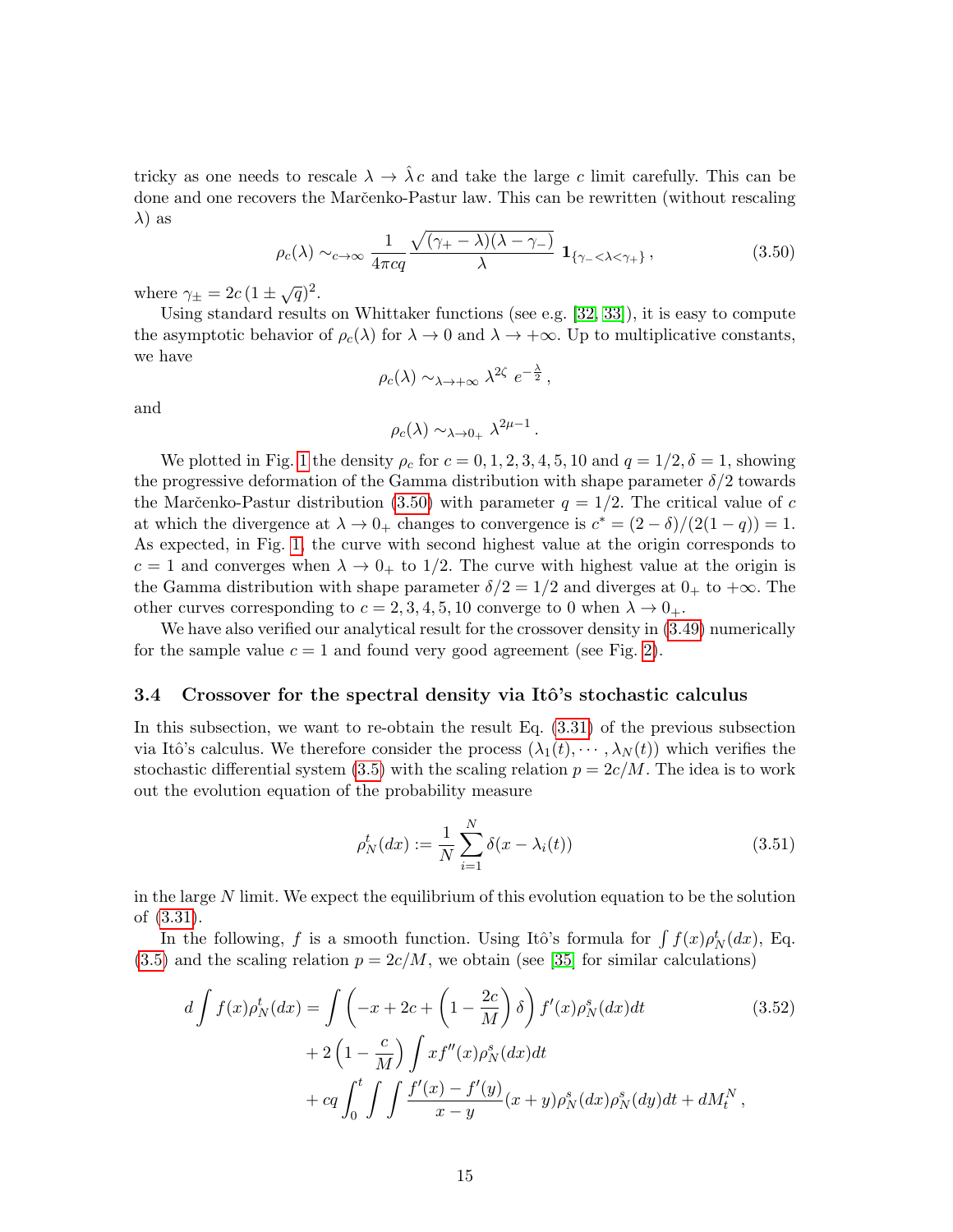

<span id="page-15-0"></span>Figure 1: Density  $\rho_c(\lambda)$  for  $c = 0, 1, 2, 3, 4, 5, 10$  of Eq. [\(3.49\)](#page-13-0) showing the progressive deformation of the Gamma distribution [\(3.2\)](#page-5-5) with parameter  $\delta = 1$  towards the Marc̆enko-Pastur distribution with parameter  $q = 1/2$ . The value  $\rho_c(0)$  at the origin decreases when c increases.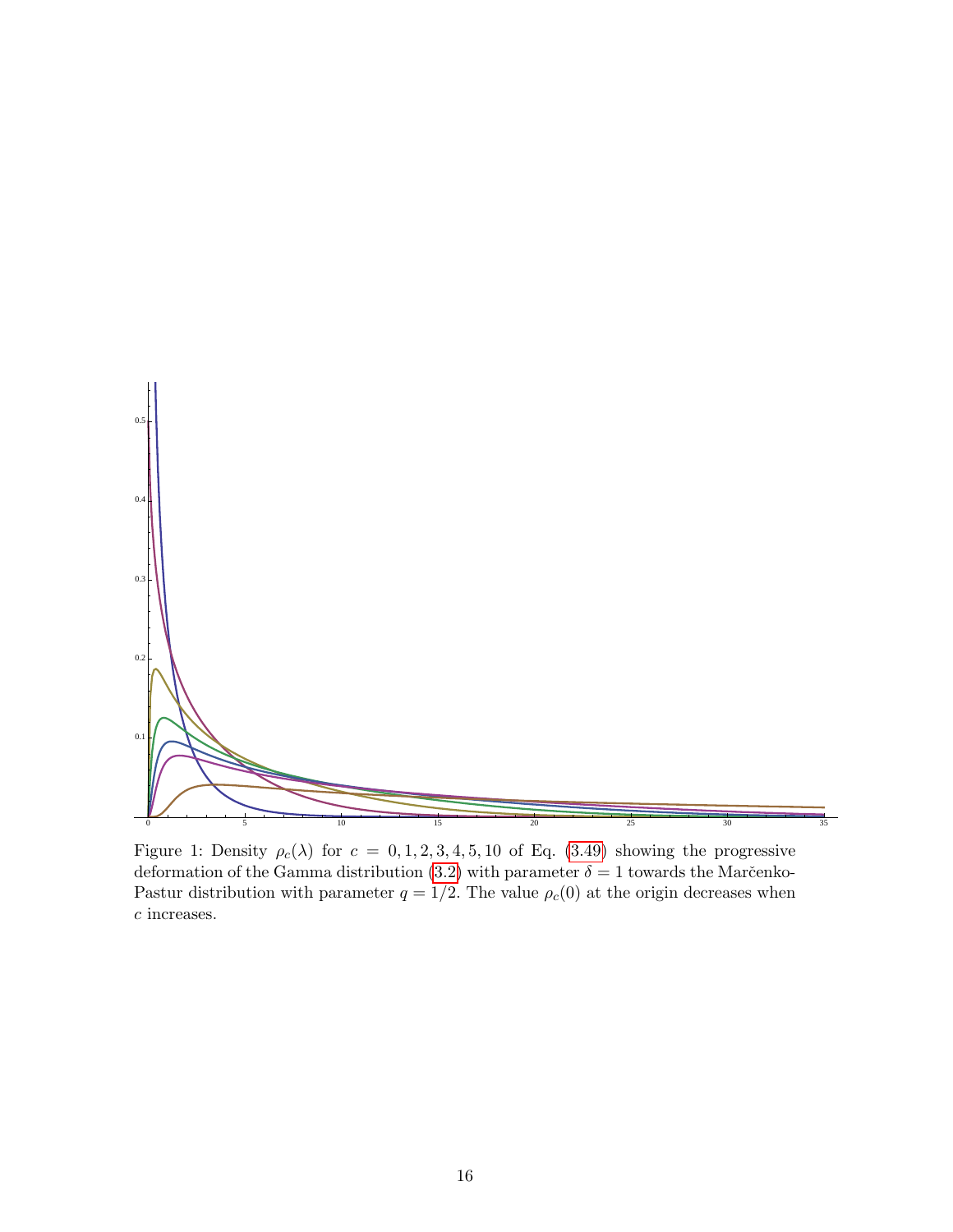

<span id="page-16-0"></span>Figure 2: Numerical simulations of the state density of the random matrix  $\mathbf{W}_{t=\infty}^n$  defined in Eq. [\(3.3\)](#page-6-3) for  $c = 1, p = \beta = 2c/M, M = 100, N = 50, \delta = 1, q = 1/2$ .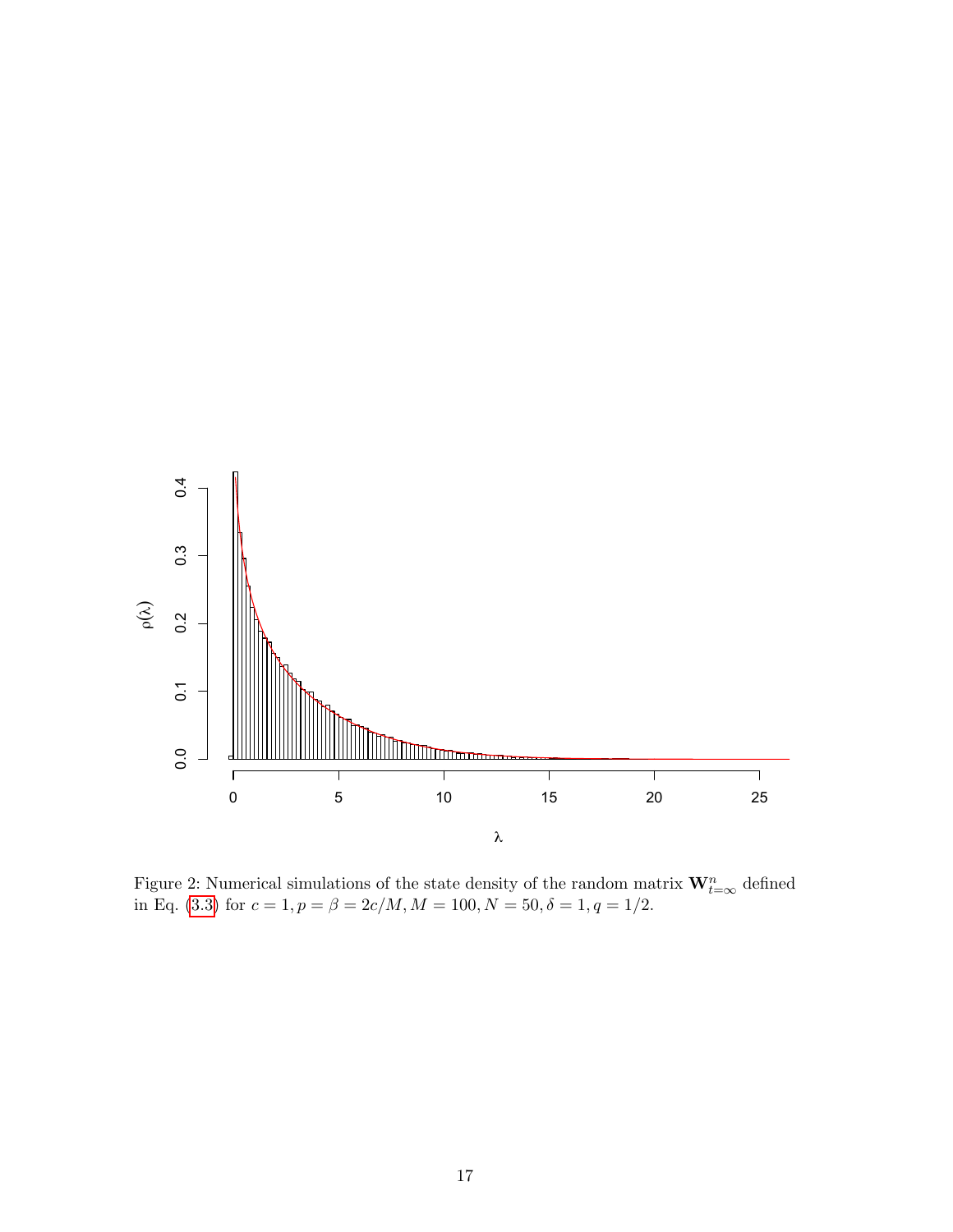where  $dM_t^N = \frac{2}{N}$  $\frac{2}{N} \sum_{i=1}^{N}$ √  $\overline{\lambda_i} f'(\lambda_i) db_i$  is a noise term of variance  $\frac{4}{N} \int \lambda f'(\lambda)^2 \rho_N^t(d\lambda) dt$ . When  $N, M \to \infty$  with  $N/M = q$ , this noise term is of order  $1/\sqrt{N}$ .

In the large N, M limit, the *stationary* probability measure  $\rho$  solution of Eq. [\(3.52\)](#page-14-2) therefore satisfies to leading order (keeping only the terms of order 1)

<span id="page-17-1"></span>
$$
\int \left(-x+2c+\delta\right)f'(x)\rho(dx) + 2\int xf''(x)\rho(dx)
$$
\n
$$
+cq \int \int \frac{f'(x)-f'(y)}{x-y}(x+y)\rho(dx)\rho(dy) = 0
$$
\n(3.53)

Applying Eq. [\(3.53\)](#page-17-1) to the particular function  $f(x) = \frac{1}{x-z}$  for  $z \in \mathbb{C} \setminus \mathbb{R}$  and denoting  $H(z)$ the Stieltjes transform of the probability measure  $\rho$ , we obtain the following differential equation for  $H$ 

<span id="page-17-3"></span><span id="page-17-2"></span>
$$
[H(z) + zH'(z)] - (2c + \delta) H'(z) + 2 [2H'(z) + zH''(z)]
$$
  
+2cq [H'(z) + H<sup>2</sup>(z) + 2zH(z)H'(z)] = 0. (3.54)

Eq. [\(3.54\)](#page-17-2) can be rearranged as

$$
2cqH(z)[H(z) + 2zH'(z)] + \frac{1}{2}[H(z) + 2zH'(z)] + \frac{1}{2}H(z) + [3H'(z) + 2zH''(z)]
$$
  
 
$$
+ [(1 - \delta) - 2c(1 - q)]H'(z) = 0. \quad (3.55)
$$

Eq. [\(3.55\)](#page-17-3) can be integrated easily by doing the change of function  $G(z) = zH(z^2)$ . Indeed, we just need to write [\(3.55\)](#page-17-3) for  $z^2$  instead of z and then multiply the corresponding equation by z to obtain the following equation

$$
2cqG(z)G'(z) + \frac{1}{2}[zG'(z) + G(z)] + \frac{1}{2}G''(z) + \left[\frac{1-\delta}{2} - c(1-q)\right]2zH'(z^2) = 0,
$$

which can be integrated as

<span id="page-17-4"></span>
$$
2cqG^{2}(z) + \left[z + \frac{(1-\delta) - 2c(1-q)}{z}\right]G(z) + G'(z) = -1
$$
\n(3.56)

where the integration constant is chosen so that  $zG(z) \sim -1$  when  $|z| \to \infty$ . Note that the asymptotic behavior for H is therefore also  $zH \sim -1$  when  $|z| \to \infty$  as is expected for the Stieltjes transform of a probability measure. Rewriting now Equation [\(3.56\)](#page-17-4) in term of the function  $H$ , we obtain exactly Eq.  $(3.31)$ .

# <span id="page-17-0"></span>4 Correction to the Marc̆enko-Pastur law for large but finite dimension

In this section, we come back to the case of generalized Wishart matrices for which particles are distributed according to the jpdf  $P_\beta$  with general parameter  $\beta > 0$  (not scaling with M). We want to compute the first correction terms to the Marc̆enko-Pastur density  $\rho_N^{\beta}$ N (defined in Eq. [\(2.3\)](#page-3-2)) for large but finite N, M with  $N/M = q \in (0, 1]$ .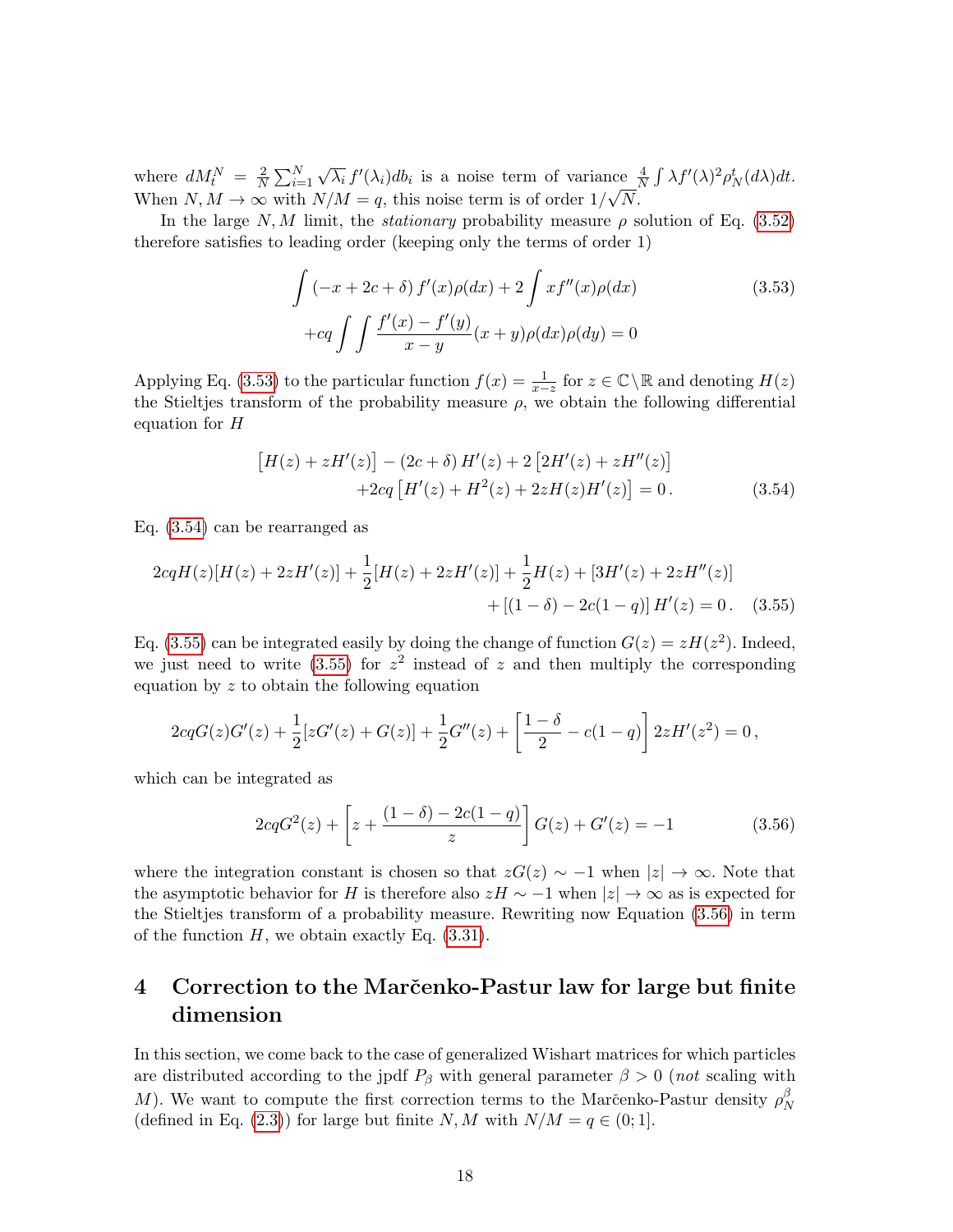We are therefore interested in computing functionals of the form  $\langle \int f(\lambda) \rho_{\Lambda}^{\beta}$  $_N^{\beta}(d\lambda)\rangle$  where f is a test function and where  $(\lambda_1, \lambda_2, ..., \lambda_N)$  is distributed according to the jpdf  $P_\beta$ defined in Eq. [\(2.2\)](#page-3-1) for  $\beta > 0$ . The idea is to use the stochastic process  $\lambda_1(t) \leq \ldots \leq \lambda_N(t)$ following the SDE [\(2.7\)](#page-5-1) that converges in law when  $t \to \infty$  to the vector  $(\lambda_1 \leq \ldots \leq \lambda_N)$ distributed according to  $P_\beta$ .

Note that in order to have a well behaved limiting spectral distribution with edges that do not depend on M or on  $\beta$ , we will choose in this section  $\sigma = 1/\sqrt{M\beta}$  (or alternatively rescale all eigenvalues by  $1/M\beta$ ).

Using again Itô's formula for  $\int f(\lambda)\rho_N^t(d\lambda)$  (where  $\rho_N^t$  is still defined by Eq. [\(3.51\)](#page-14-3)) and Eq.  $(2.7)$ , we obtain

$$
d \int f(x) \rho_N^t (dx) = \int (-x+1) f'(x) \rho_N^t (dx) dt + \frac{1}{M\beta} (2-\beta) \int x f''(x) \rho_N^s (dx) dt \tag{4.1}
$$

$$
+ \frac{q}{2} \int \int \frac{f'(x) - f'(y)}{x - y} (x + y) \rho_N^t (dx) \rho_N^t (dy) dt + dM_t^N
$$

where  $dM_t^N = \frac{1}{N}$  $\frac{1}{N}\sum_{i=1}^N 2\sqrt{\frac{\lambda_i}{M\beta}} f'(\lambda_i)db_i$  is a noise term of variance  $\frac{4}{q\beta M^2} \int \lambda f'(\lambda)^2 \rho_N^t(d\lambda)dt$ .

Let us introduce the Stieltjes transform  $H_t(z)$  of the probability measure  $\rho_N^t$  defined as

<span id="page-18-1"></span><span id="page-18-0"></span>
$$
H_t(z) = \int \frac{\rho_N^t(dx)}{x - z} \, .
$$

We now apply [\(4.1\)](#page-18-0) to the particular function  $f(x) = 1/(x-z)$  and we take the expectation with respect to the  $b_i$ ; Eq.  $(4.1)$  rewrites as

$$
\frac{\partial \langle H_t \rangle}{\partial t} = \left[ \langle H_t \rangle + z \frac{\partial \langle H_t \rangle}{\partial z} \right] - \frac{\partial \langle H_t \rangle}{\partial z} + \frac{1}{M\beta} (2 - \beta) \left[ 2 \frac{\partial \langle H_t \rangle}{\partial z} + z \frac{\partial^2 \langle H_t \rangle}{\partial z^2} \right] + q \left[ \frac{\partial \langle H_t \rangle}{\partial z} + \langle H_t \rangle^2 + 2z \langle H_t \rangle \frac{\partial \langle H_t \rangle}{\partial z} \right] + q \left[ \langle H_t^2 \rangle - \langle H_t \rangle^2 \right] + zq \frac{\partial}{\partial z} \left[ \langle H_t^2 \rangle - \langle H_t \rangle^2 \right]
$$
\n(4.2)

where  $\langle \cdot \rangle$  denotes the expectation with respect to the Brownian motions  $b_i$ . The two last terms come from the replacement of  $\langle H_t^2 \rangle$  by  $\langle H_t \rangle^2$  in the third term of the right hand side of [\(4.2\)](#page-18-1). By setting

<span id="page-18-2"></span>
$$
F_t(z) = \langle H_t(z)^2 \rangle - \langle H_t(z) \rangle^2, \qquad (4.3)
$$

Eq. [\(4.2\)](#page-18-1) can be rewritten as

$$
\frac{\partial \langle H_t \rangle}{\partial t} = \left[ \langle H_t \rangle + z \frac{\partial \langle H_t \rangle}{\partial z} \right] - \frac{\partial \langle H_t \rangle}{\partial z} + \frac{1}{M\beta} (2 - \beta) \left[ 2 \frac{\partial \langle H_t \rangle}{\partial z} + z \frac{\partial^2 \langle H_t \rangle}{\partial z^2} \right] \tag{4.4}
$$

$$
+ q \left[ \frac{\partial \langle H_t \rangle}{\partial z} + \langle H_t \rangle^2 + 2z \langle H_t \rangle \frac{\partial \langle H_t \rangle}{\partial z} \right] + q \left[ F_t + z \frac{\partial F_t}{\partial z} \right].
$$

To simplify notations, we will now omit the  $\langle \cdot \rangle$  and write H instead of  $\langle H \rangle$ . The stationary solution of [\(4.4\)](#page-18-2) writes simply as

$$
\left[H + z\frac{dH}{dz}\right] - \frac{dH}{dz} + \frac{1}{M\beta}(2 - \beta)\left[2\frac{dH}{dz} + z\frac{d^2H}{dz^2}\right] + q\left[\frac{dH}{dz} + H^2 + 2zH\frac{dH}{dz}\right] + q\left[F + z\frac{dF}{dz}\right] = 0.
$$
\n(4.5)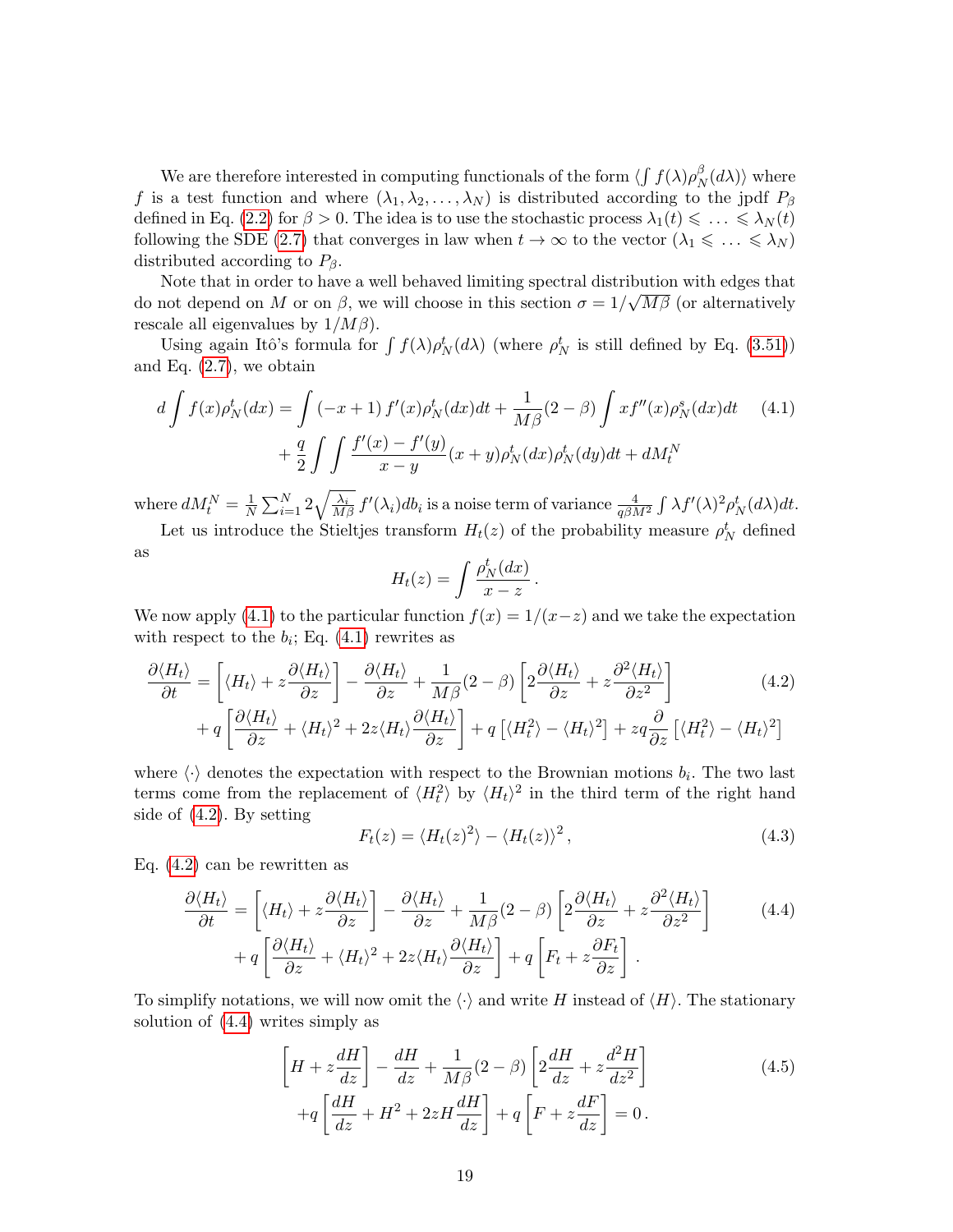which can be rewritten as

$$
qH(z)[H(z) + 2z\frac{dH}{dz}] + \frac{1}{2}[H(z) + 2z\frac{dH}{dz}] + \frac{1}{2}H(z) + \frac{1}{2M\beta}(2-\beta)[3\frac{dH}{dz} + 2z\frac{d^2H}{dz^2}](4.6) + \left[\frac{1}{2M\beta}(2-\beta) + (-1+q)\right]\frac{dH}{dz} + q\left[F + z\frac{dF}{dz}\right] = 0.
$$

Eq. [\(4.6\)](#page-19-0) can be integrated easily by doing the change of function  $G(z) = zH(z^2)$ . Indeed, we just need to write [\(4.6\)](#page-19-0) for  $z^2$  instead of z and then multiply the corresponding equation by  $z$  to obtain the following equation

<span id="page-19-1"></span><span id="page-19-0"></span>
$$
qG\frac{dG}{dz} + \frac{1}{2} \left[ z\frac{dG}{dz} + G \right] + \frac{1}{4M\beta} (2 - \beta) \frac{d^2G}{dz^2} + \frac{1}{2} \left[ \frac{1}{2M\beta} (2 - \beta) + (-1 + q) \right] 2z \frac{dH}{dz} (z^2) + qz \left[ F(z^2) + z^2 \frac{dF}{dz} (z^2) \right] = 0.
$$
 (4.7)

Equation  $(4.7)$  can be straightforwardly integrated with respect to z as

<span id="page-19-2"></span>
$$
qG^{2} + zG + \frac{1}{2M\beta}(2-\beta)\frac{dG}{dz} + \left[\frac{1}{2M\beta}(2-\beta) + \beta(-1+q)\right]\frac{G(z)}{z} + qz^{2}F(z^{2}) = -1
$$
 (4.8)

where the integration constant is chosen so that  $zG(z) \sim -1$  when  $|z| \to \infty$ . Note that the asymptotic behavior for H is therefore also  $zH \sim -1$  when  $|z| \to \infty$  as is expected for the Stieltjes transform of a probability measure. Rewriting now Equation [\(4.8\)](#page-19-2) in term of the function  $H$ , we obtain

<span id="page-19-3"></span>
$$
qH^{2} + H\left[1 + \frac{1}{z}\left(q - 1 + \frac{1}{M}\frac{2 - \beta}{\beta}\right)\right] + \frac{1}{M}\frac{2 - \beta}{\beta}\frac{dH}{dz} + \frac{1}{z} + qF(z) = 0.
$$
 (4.9)

Now, using the result about the noise in the Marc̆enko-Pastur law obtained in [\[13\]](#page-24-9) by Lytova and Pastur, we know that in the limit of large M, we have for  $\beta = 1$  or 2,

$$
F(z) \sim_{M \to \infty} (4.10)
$$
  
\n
$$
\frac{1}{M^2} \frac{1}{q^2} \frac{1}{2\beta \pi^2} \int_{\gamma_-}^{\gamma_+} \int_{\gamma_-}^{\gamma_+} \frac{d\lambda d\mu}{(\lambda - z)^2 (\mu - z)^2} \frac{4q - (\lambda - (1 + q))(\mu - (1 + q))}{\sqrt{4q - (\lambda - (1 + q))^2} \sqrt{4q - (\mu - (1 + q))^2}}
$$
\n(4.10)

with  $\gamma_{\pm} = (1 \pm \sqrt{q})^2$ .

The idea to obtain the correction to the Marc̆enko-Pastur law is to use perturbation theory in Eq. [\(4.9\)](#page-19-3). More precisely, we want to compute explicitly the coefficients  $\rho_0$ ,  $\rho_1$ and  $\rho_2$  such that the eigenvalue density of a  $\beta$ -Wishart matrix writes under the form, in the limit of large  $N, M$  with  $N/M = q$ ,

<span id="page-19-5"></span><span id="page-19-4"></span>
$$
\rho(\lambda) = \rho_0(\lambda) + \frac{1}{M}\rho_1(\lambda) + \frac{1}{M^2}\rho_2(\lambda) + o\left(\frac{1}{M^2}\right).
$$
 (4.11)

Note that this asymptotic expansion [\(4.11\)](#page-19-4) is obtained by perturbation theory and therefore is valid only for the values of  $\lambda$  such that the correction terms  $\rho_1(\lambda)/M$  and  $\rho_2(\lambda)/M^2$  are negligible compared to the leading term  $\rho_0(\lambda)$  in the limit of large M, i.e. for the values of  $\lambda$  such that  $\rho_0(\lambda) \neq 0$ . The expansion [\(4.11\)](#page-19-4) is not valid outside the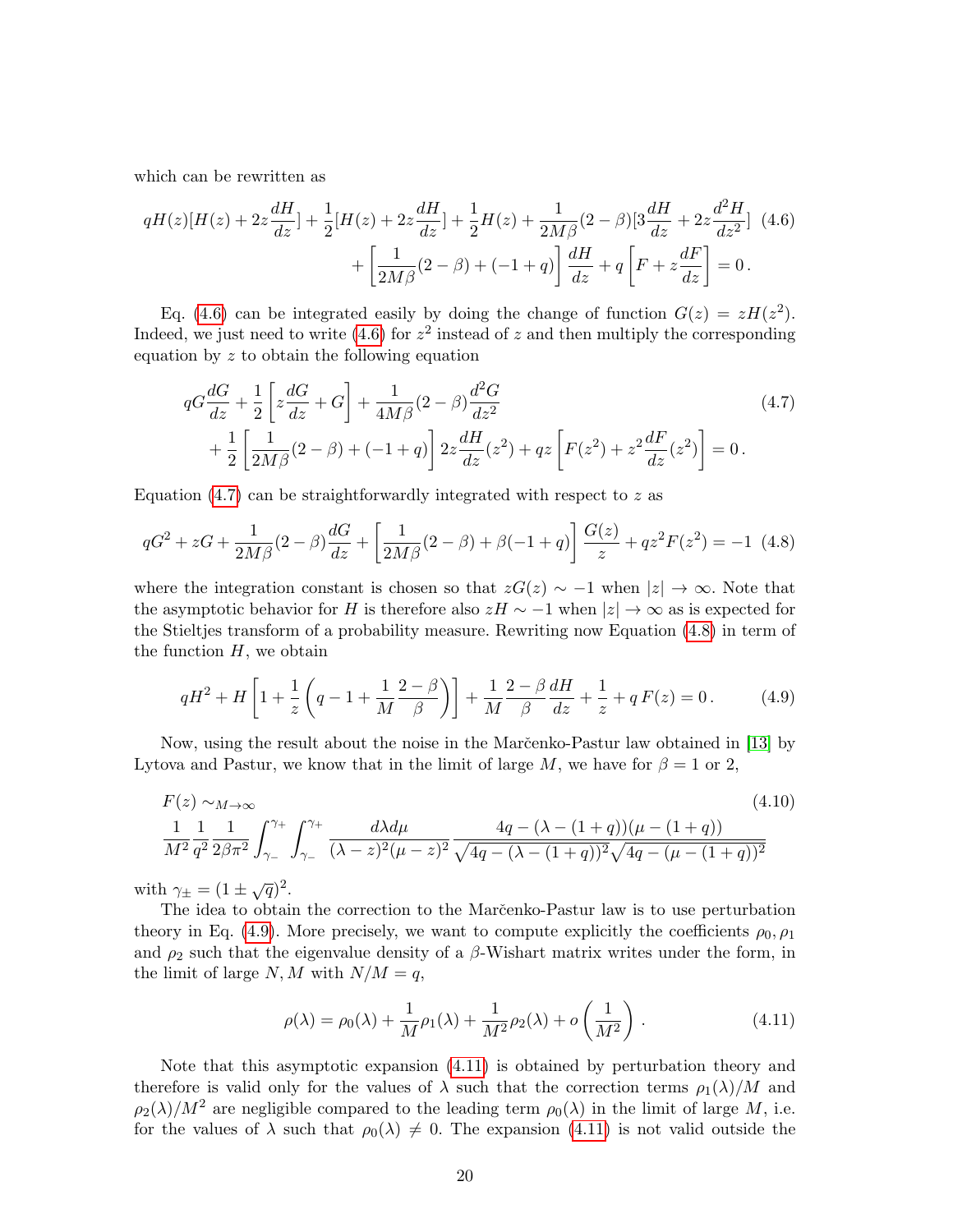Marc̆enko-Pastur sea, i.e., it breaks down near the edges (see below). In addition, here we are talking about smoothed density, hence it contains no oscillatory term in the finite N bulk corrections [\[14\]](#page-24-10).

To this purpose, we first write  $H(z)$  under the form

<span id="page-20-0"></span>
$$
H(z) = H_0(z) + \frac{1}{M}H_1(z) + \frac{1}{M^2}H_2(z) + o\left(\frac{1}{M^2}\right)
$$
(4.12)

and we plug Eq. [\(4.12\)](#page-20-0) into Eq. [\(4.9\)](#page-19-3). By solving the equation to leading order, we find the following expression for  $H_0(z)$ 

$$
H_0(z) = \frac{1}{2q} \frac{-(z+q-1) + \sqrt{(z-\gamma_-)(z-\gamma_+)}}{z}
$$
  
= 
$$
\frac{1}{2q} \frac{-(z+q-1) + \sqrt{(z-(1+q))^2 - 4q}}{z}.
$$
 (4.13)

.

We deduce from this the famous Marc̆enko-Pastur result: the eigenvalue density converges in the limit of large  $N, M$  with  $N/M = q$  to the Marc̆enko-Pastur density as expected given by

$$
\rho_0(\lambda) = \frac{1}{2\pi q} \frac{\sqrt{(\lambda - \gamma_{-})(\gamma_{+} - \lambda)}}{\lambda}
$$

For all value of  $\beta > 0$ , we can now compute the  $1/M$  correction to the Marc̆enko-Pastur density by plugging Eq.  $(4.12)$  into Eq.  $(4.9)$  and solve to order  $1/M$ . This gives the following expression for  $H_1(z)$ 

$$
H_1(z) = -\left(\frac{1}{\beta} - \frac{1}{2}\right) \frac{1}{q} \left[ \frac{1}{2} \left( \frac{1}{z - \gamma_+} + \frac{1}{z - \gamma_-} \right) - \frac{1}{\sqrt{(z - \gamma_+)(z - \gamma_-)}} \right]
$$

and the corresponding  $1/N$  correction to the density is then given (for all  $\beta$ ) by

$$
\rho_1(\lambda) = \left(\frac{1}{\beta} - \frac{1}{2}\right) \frac{1}{q} \left[ \frac{1}{2} \left( \delta(\lambda - \gamma_+) + \delta(\lambda - \gamma_-) \right) - \frac{1}{\pi} \frac{d\lambda}{\sqrt{(\lambda - \gamma_-)(\gamma_+ - \lambda)}} \right].
$$
 (4.14)

Comparing  $H_1(z)/M$  with  $H_0(z)$ , we see that the correction term ceases to be negligible when  $|\lambda - \gamma_{\pm}| \sim M^{-2/3}$ , as expected: this is indeed the standard edge scaling that defines theTracy-Widom region. Note that this  $\mathcal{O}(1/N)$  correction term was derived earlier [[\[14\]](#page-24-10) and references therein] for  $\beta = 1$ , 2 and 4, but our result is valid for general  $\beta$ .

For the particular value  $\beta = 1$  or 2, we can use the result of Lytova and Pastur stated above in Eq. [\(4.10\)](#page-19-5) to compute the  $1/M^2$  correction with the same method by solving the equation until order  $1/M^2$ .

Let us first compute an explicit expression for  $F(z)$  from the integral representation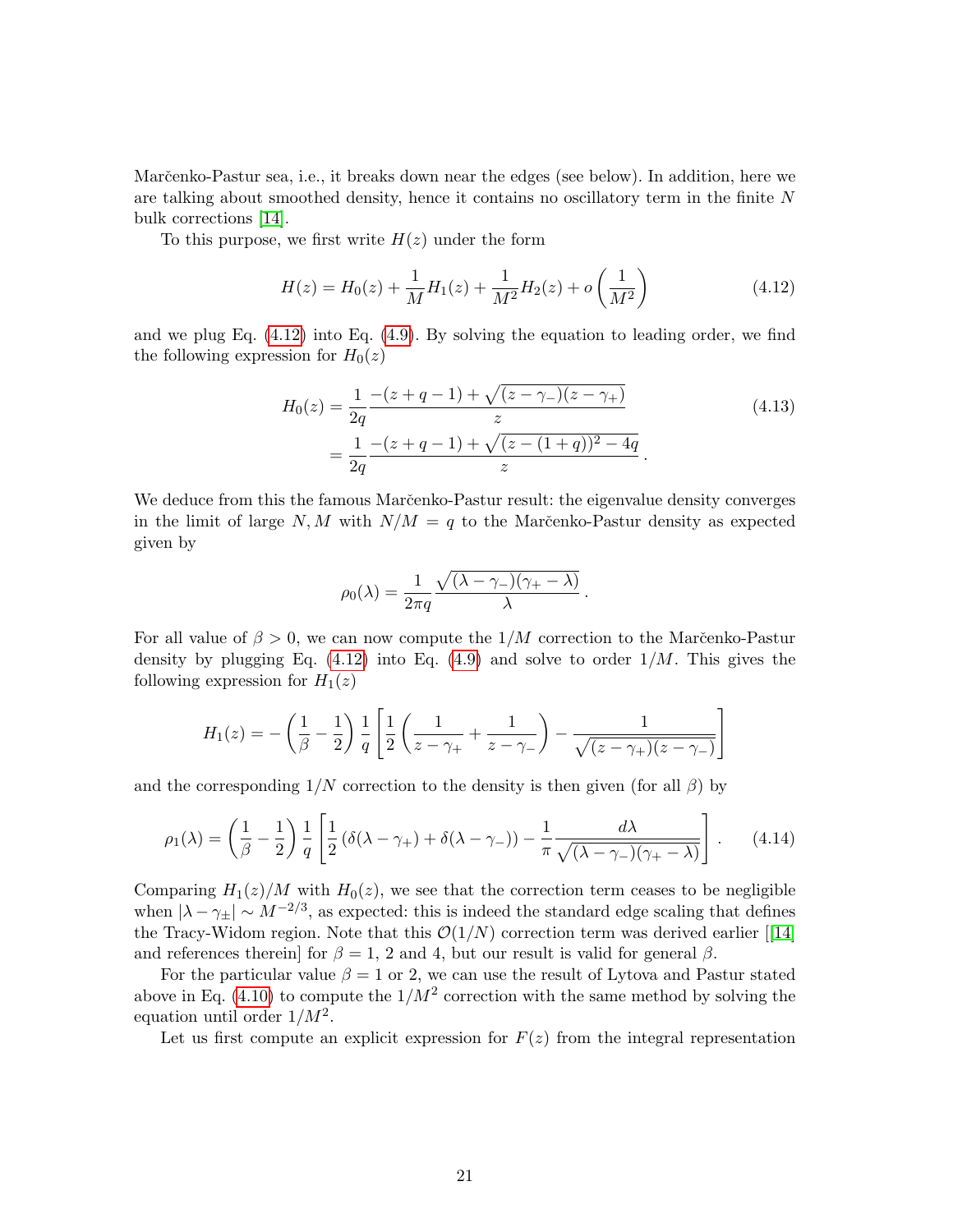in Eq. [\(4.10\)](#page-19-5)

$$
q^{2}M^{2}F(z) = \frac{1}{2\beta\pi^{2}} \left[ 4q \left( \int_{\gamma_{-}}^{\gamma_{+}} \frac{1}{(\lambda - z)^{2}} \frac{d\lambda}{\sqrt{4q - (\lambda - (1 + q))^{2}}} \right)^{2} - \left( \int_{\gamma_{-}}^{\gamma_{+}} \frac{d\lambda}{(\lambda - z)^{2}} \frac{\lambda - (1 + q)}{\sqrt{4q - (\lambda - (1 + q))^{2}}} \right)^{2} \right] + o(1)
$$
  
\n
$$
= \frac{1}{2\beta\pi^{2}} \left[ 4q \left( -\frac{\pi}{(z - \gamma_{-})(z - \gamma_{+})} \frac{2z - \gamma_{-} - \gamma_{+}}{\sqrt{(z - \gamma_{-})(z - \gamma_{+})}} \right)^{2} - \frac{\pi^{2}}{(z - \gamma_{-})(z - \gamma_{+})} \left( 1 - \frac{1}{2} \frac{(2z - \gamma_{-} - \gamma_{+})^{2}}{(z - \gamma_{-})(z - \gamma_{+})} \right)^{2} \right] + o(1)
$$
  
\n
$$
= \frac{1}{2\beta} \frac{1}{(z - \gamma_{-})(z - \gamma_{+})} \left[ 4q \frac{(2z - \gamma_{-} - \gamma_{+})^{2}}{(z - \gamma_{-})^{2}(z - \gamma_{+})^{2}} - \left( 1 - \frac{1}{2} \frac{(2z - \gamma_{-} - \gamma_{+})^{2}}{(z - \gamma_{-})(z - \gamma_{+})} \right)^{2} \right] + o(1)
$$
  
\n
$$
= \frac{1}{2\beta} \frac{1}{(z - \gamma_{-})(\gamma_{+} - z)} + o(1).
$$

Then we can turn to compute  $H_2(z)$  and deduce from this computation the expression for  $\rho_2(\lambda)$ 

$$
\rho_2(\lambda) = -2\left(\frac{1}{2} - \frac{1}{\beta}\right)^2 \frac{1}{q} \frac{1}{\sqrt{(\lambda - \gamma_-)(\gamma_+ - \lambda)}} \left[\frac{1}{2}\left(\frac{1}{\lambda - \gamma_-} + \frac{1}{\lambda - \gamma_+}\right) -\frac{\lambda}{2}\left(\frac{1}{(\lambda - \gamma_-)^2} + \frac{1}{(\lambda - \gamma_+)^2}\right)\right] + \frac{1}{2q\beta} \frac{\lambda}{(\lambda - \gamma_-)^{3/2}(\gamma_+ - \lambda)^{3/2}}.
$$

Again, the comparison of this correction term with the dominant term indicates that our perturbation expansion breaks down when  $|\lambda - \gamma_{\pm}| \sim M^{-2/3}$ .

# <span id="page-21-0"></span>5 Conclusions

In summary, we proposed a random matrix model (invariant under similarity transformations) whose joint density of eigenvalues is given by the classical  $\beta$ -Wishart ensemble where the quantization of the Dyson index  $\beta$  is lifted. The procedure is constructive and is described in section [3.2.](#page-5-4) The resulting ensemble is by construction invariant under similarity transformations with Haar distributed eigenvectors The diffusive evolution equation for the eigenvalues involves the Dyson index of the ensemble as a free parameter. Letting it scale with the size M of the matrix, the spectral density of the ensemble becomes a one-parameter continuous family interpolating between the familiar Marc̆enko-Pastur distribution and a certain type of Gamma distribution. On the other hand, keeping the Dyson index unscaled but not quantized, we showed that a careful analysis of the full Stieltjes transform equation lead naturally to  $1/N$  and  $1/N^2$  corrections (and possibly systematically to any order) to the average spectral density (Marc̆enko-Pastur) for all  $\beta \neq 2$ . This then extends the previous work [\[14,](#page-24-10) [15\]](#page-24-11) on the  $\mathcal{O}(1/N)$  correction term for  $\beta = 1, 2$  and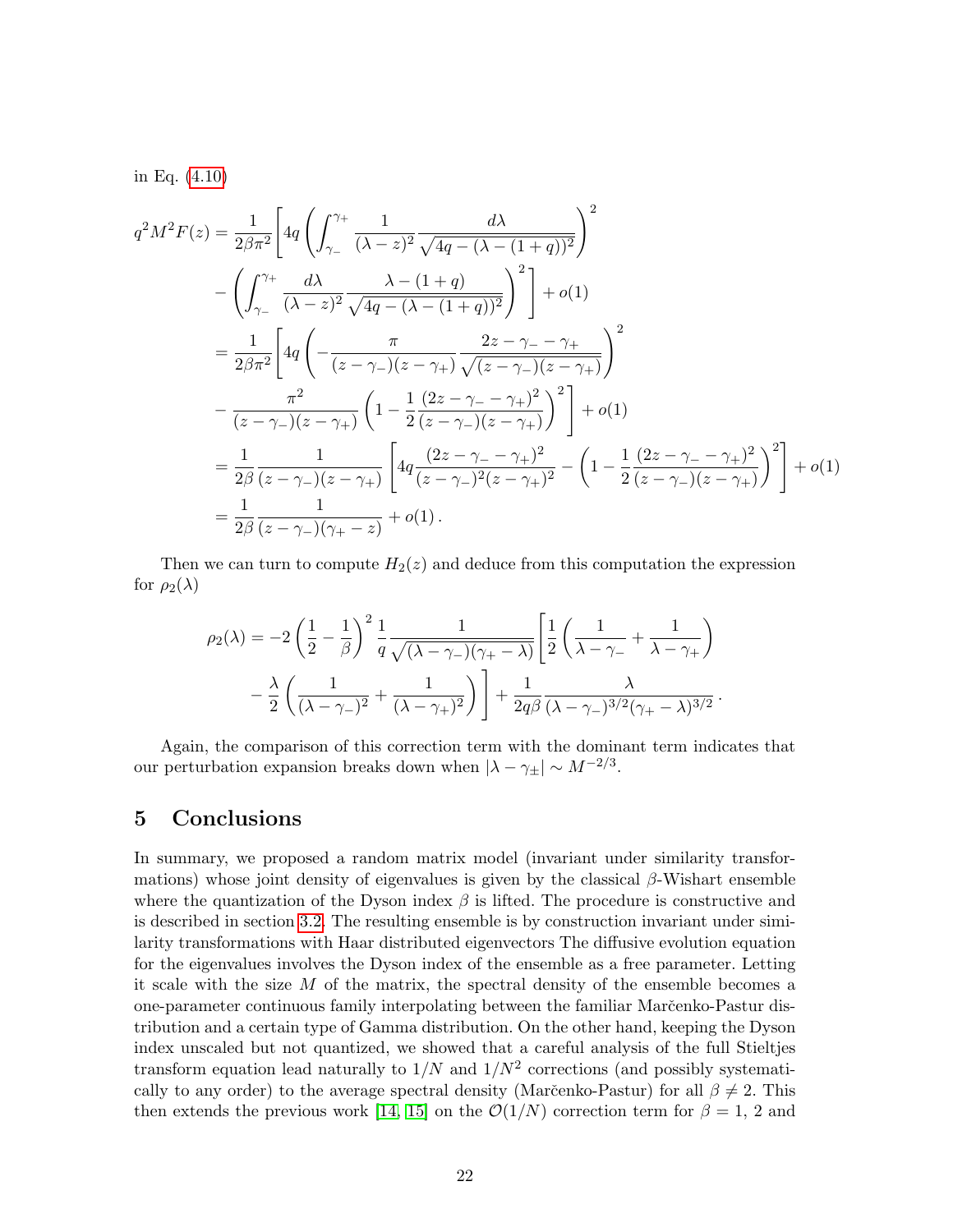4. To order  $O(1/N^2)$ , our result is valid for  $\beta = 1$  and  $\beta = 2$ . It would be interesting to see (or conjecture) if this formula to  $O(1/N^2)$  term is valid for general  $\beta$ .

In this work, we have computed the crossover density as a function of the interpolating parameter c. In the limit  $c \to \infty$ , it reduces to the standard Marc̆enko-Pastur density, whereas the opposite limit  $c \to 0$  corresponds to the Gamma laws associated with the CIR process. It would be interesting to extend our analysis to the distribution of the largest eigenvalue. As in the case of bulk density, we would expect a c-dependent distribution for the largest eigenvalue, properly centered and scaled, interpolating between the Tracy-Widom distribution  $(c \to \infty$  limit) and Gumbel distribution (as  $c \to 0$ ).

# <span id="page-22-1"></span>A Derivation of [\(3.6\)](#page-7-1)

The Fokker-Planck equation for the transition probability density  $P(\lambda_1, \dots, \lambda_N; t)$  of the process  $(\lambda_1(t), \dots, \lambda_N(t))$  which satisfies the stochastic differential system [\(3.5\)](#page-6-2) reads

<span id="page-22-2"></span>
$$
\frac{\partial P}{\partial t} = -\sum_{i=1}^{N} \frac{\partial}{\partial \lambda_i} \left[ P \left( -\lambda_i + pM + (1 - \delta)p + p \sum_{k \neq i} \frac{\lambda_i + \lambda_k}{\lambda_i - \lambda_k} \right) \right] + 2 \sum_{i=1}^{N} \frac{\partial^2}{\partial \lambda_i^2} \left[ \lambda_i P \right]. \tag{A.1}
$$

The stationary solution is the solution which does not depend on time  $t$ , satisfying

$$
-\sum_{i=1}^{N} \frac{\partial}{\partial \lambda_i} \left[ P\left( -\lambda_i + pM + (1-\delta)p + p \sum_{k \neq i} \frac{\lambda_i + \lambda_k}{\lambda_i - \lambda_k} \right) \right] + 2 \sum_{i=1}^{N} \frac{\partial^2}{\partial \lambda_i^2} [\lambda_i P] = 0. \quad (A.2)
$$

It is easy to check using elementary algebra that the jpdf  $P^*$  defined in [\(3.6\)](#page-7-1) verifies Eq.  $(A.1)$  as in fact we can verify that for all i,

$$
2\frac{\partial}{\partial \lambda_i} [\lambda_i P^*] = P^* \left( -\lambda_i + pM + (1 - \delta)p + p \sum_{k \neq i} \frac{\lambda_i + \lambda_k}{\lambda_i - \lambda_k} \right). \tag{A.3}
$$

# <span id="page-22-0"></span>B Algorithmic description of how to build the process  $\mathbf{W}_{t}^{n}$ in practice

Let us describe shortly an algorithmic description of how to build the process  $\mathbf{W}_t^n$  in practice, on a discrete grid. First note that this algorithmic description needs a discrete grid and that it does not reproduce exactly the process  $\mathbf{W}_t^n$  but only a discretized approximation of it. Choose a large value of n and an initial symmetric matrix  $W_0$ . The construction is iterative. Suppose that the process is constructed until time  $k/n$  and let us explain how to compute the matrix  $\mathbf{W}_{(k+1)/n}^n$  at the next discrete time of the grid,  $(k+1)/n$ .

1. Step 1. We first need to compute the matrix  $\sqrt{\mathbf{W}_{k/n}^n}$ . It suffices to compute the orthogonal matrix  $\mathbf{O}_{k/n}^n$  such that

$$
\mathbf{W}_{k/n}^{n}=\mathbf{O}_{k/n}^{n}\mathbf{\Sigma}_{k/n}^{n}\mathbf{O}_{k/n}^{n^\top}
$$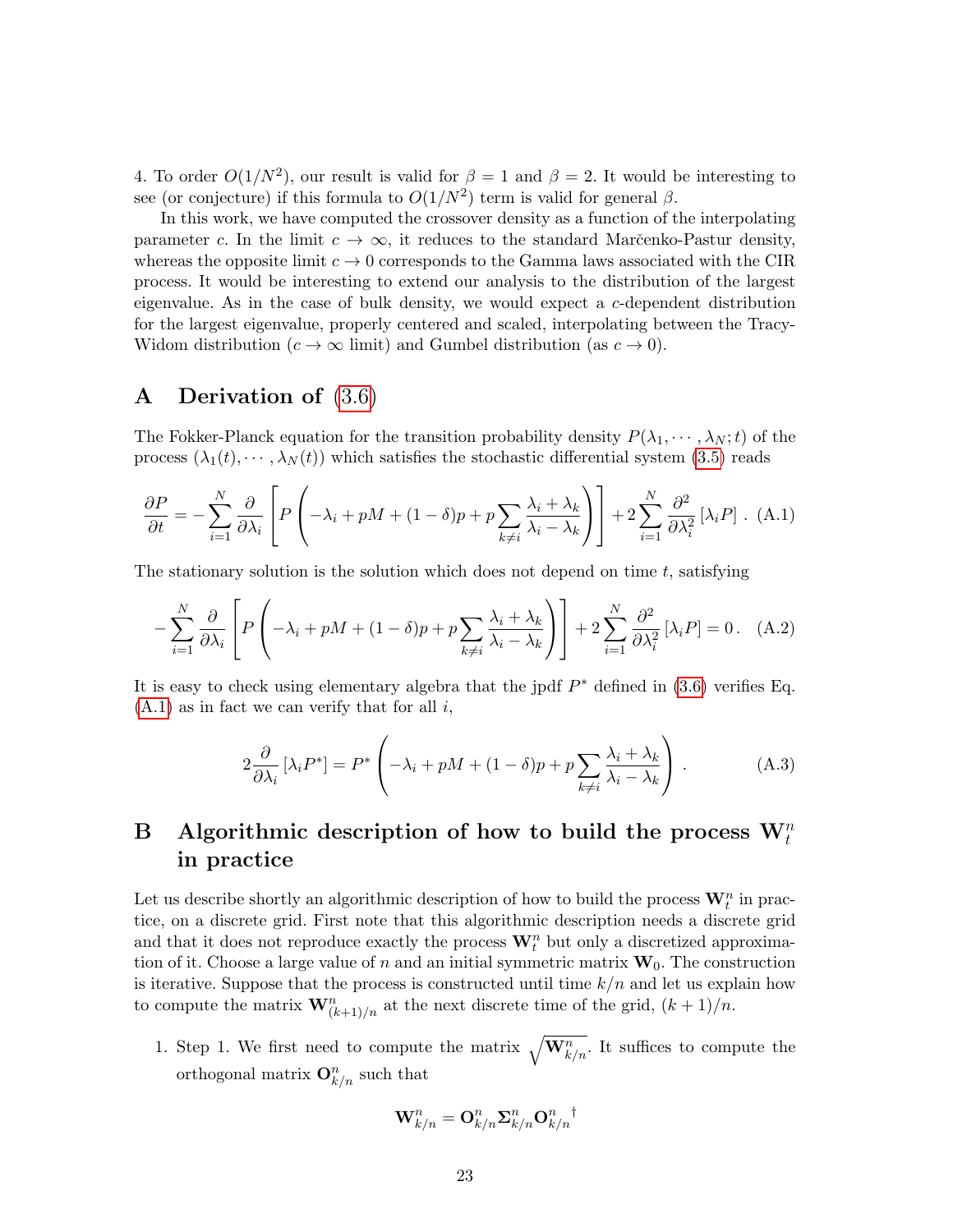where  $\sum_{k/n}^n$  is the diagonal matrix composed of the eigenvalues of  $\mathbf{W}^n_{k/n}$  (in increasing order). The eigenvalues of the matrix  $\mathbf{W}^n_{k/n}$  should be non negative as the eigenvalues process of  $\mathbf{W}_{t}^{n}$  are almost surely non negative at all time t. However, due to the discretization scheme necessary for algorithmic procedure, the non-negativity can fail. To avoid this problem, we define  $\sqrt{\mathbf{W}_{k/n}^n}$  as

$$
\sqrt{\mathbf{W}_{k/n}^n} = \mathbf{O}_{k/n}^n \sqrt{\mathbf{\Sigma}_{k/n}^n} \mathbf{O}_{k/n}^n^{\dagger}
$$
\n(B.1)

where  $\sqrt{\sum_{k=n}^{n}}$  is the diagonal matrix composed of the square roots of the absolute values of the eigenvalues of  $\mathbf{W}^n_{k/n}$  (again in increasing order).

- 2. Step 2. We sample the Bernoulli random variable  $\epsilon_k^n$  with  $\mathbb{P}[\epsilon_k^n = 1] = p = 1 \mathbb{P}[\epsilon_k^n = 1]$ 0].
- 3. Step 3. It depends on the value of  $\epsilon_k^n$ :
	- if  $\epsilon_k^n = 1$ , we sample a  $N \times N$  matrix  $\mathbf{G}_n$  filled with independent Gaussian variables with mean 0 and variance  $1/n$  and then we compute the matrix  $\mathbf{W}_{(k+1)/n}^n$ by the formula

$$
\mathbf{W}^n_{(k+1)/n} = \left(1-\frac{1}{n}\right)\mathbf{W}^n_{k/n} + \sqrt{\mathbf{W}^n_{k/n}}\,\mathbf{G}_n + \mathbf{G}_n^\dagger\,\sqrt{\mathbf{W}^n_{k/n}} + \frac{1}{n}M\;\mathbf{I}\,.
$$

• if  $\epsilon_k^n = 0$ , we sample N independent Gaussian variables  $(z_1, \dots, z_N)$  with mean 0 and variance  $1/n$ . We then compute the matrix  $Y_n$ , which is co diagonalizable with the matrix  $\mathbf{W}_{k/n}^n$ , defined as the product

$$
\mathbf{Y}_n := \mathbf{O}_{k/n}^n \text{Diag}(z_1, z_2, \dots, z_N) \mathbf{O}_{k/n}^n^{\dagger}.
$$
 (B.2)

Finally we obtain the matrix  $\mathbf{W}^n_{(k+1)/n}$  by

$$
\mathbf{W}_{(k+1)/n}^n = \left(1 - \frac{1}{n}\right) \mathbf{W}_{k/n}^n + \sqrt{\mathbf{W}_{k/n}^n} \mathbf{Y}_n + \mathbf{Y}_n^\dagger \sqrt{\mathbf{W}_{k/n}^n} + \frac{1}{n} \delta \mathbf{I}.
$$

#### Acknowledgments

We would like to thank A. Comtet and A. Guionnet for useful discussions. SNM acknowledges support by ANR grant 2011-BS04-013-01 WALKMAT.

### References

- <span id="page-23-0"></span>[1] G. Akemann, J. Baik and P. Di Francesco, The Oxford Handbook of Random Matrix Theory, (Oxford University Press 2011).
- <span id="page-23-1"></span>[2] G. W. Anderson, A. Guionnet and O. Zeitouni, An Introduction to Random Matrices (Cambridge Studies in Advanced Mathematics, Cambridge University Press, 2009).
- <span id="page-23-2"></span>[3] Z. Bai and J. Silverstein, Spectral Analysis of Large dimensional random matrices, (Second Edition, Springer, 2010).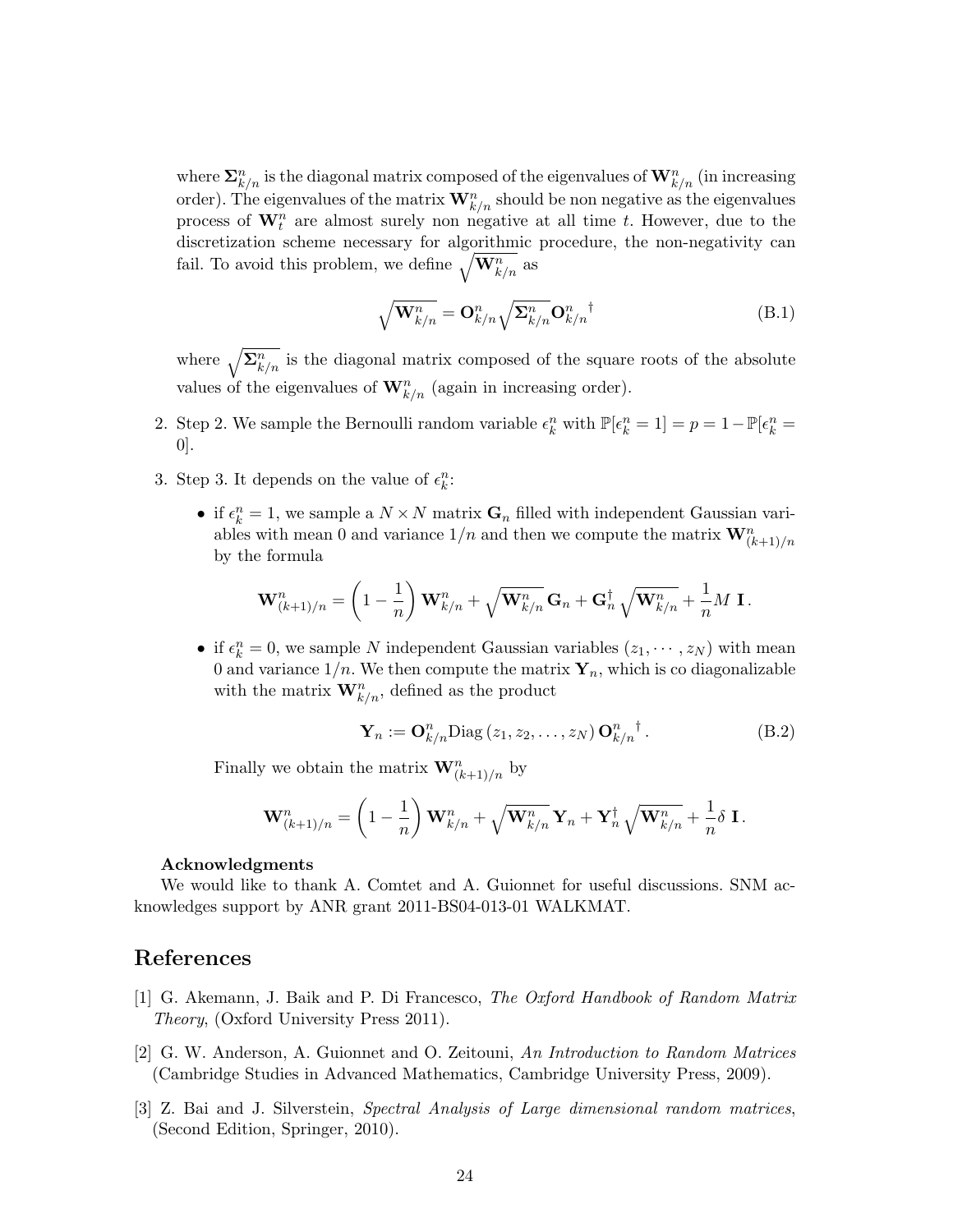- <span id="page-24-0"></span>[4] P. J. Forrester, Log gases and Random Matrices (Princeton University Press, 2010).
- <span id="page-24-1"></span>[5] A. Tulino and S. Verdù, Random Matrix Theory and Wireless Communications, Foundations and Trends in Communication and Information Theory 1, 1 (2004).
- <span id="page-24-2"></span>[6] J. Wishart, Biometrika 20, 32 (1928).
- <span id="page-24-3"></span>[7] I. Dumitriu and A. Edelman, J. Math. Phys. 43, 5830 (2002).
- <span id="page-24-4"></span>[8] P. Vivo and S. N. Majumdar, Physica A 387, 4839 (2008).
- <span id="page-24-5"></span>[9] R. Allez, J.-P. Bouchaud and A. Guionnet, Phys. Rev. Lett. 109, 094102 (2012).
- <span id="page-24-6"></span>[10] R. Allez and A. Guionnet, [arXiv:1206.1460] (2012).
- <span id="page-24-7"></span>[11] G. Akemann and P. Vivo, J. Stat. Mech. P09002 (2008).
- <span id="page-24-8"></span>[12] Z. Burda, A.T. Gorlich and B. Waclaw, Phys. Rev. E 74, 041129, (2006).
- <span id="page-24-9"></span>[13] A. Lytova and L. Pastur, Ann. Probab. 37, Number 5, 1778, (2009).
- <span id="page-24-10"></span>[14] P. J. Forrester, N. E. Frankel and I. M. Garoni, J. Math. Phys. 47, 023301, (2006).
- <span id="page-24-11"></span>[15] P. J. Forrester, J. Phys. A.: Math. Theo. 45, 075206 (2012).
- <span id="page-24-12"></span>[16] M. Sadek, A. Tarighat and A.H. Sayed, IEEE Trans. Signal Processing 55, 1498 (2007).
- <span id="page-24-13"></span>[17] Y. V. Fyodorov and H.-J. Sommers, J. Math. Phys. 38, 1918 (1997); Y. V. Fyodorov and B. A. Khoruzhenko, Phys. Rev. Lett. 83, 66 (1999).
- <span id="page-24-14"></span>[18] J. J. M. Verbaarschot, Phys. Rev. Lett. 72, 2531 (1994).
- <span id="page-24-15"></span>[19] K. Johansson, Comm. Math. Phys. 209, 437 (2000).
- <span id="page-24-16"></span>[20] G. Schehr, S. N. Majumdar, A. Comtet and J. Randon-Furling, Phys. Rev. Lett. 101, 150601 (2008).
- <span id="page-24-17"></span>[21] C. Nadal and S. N. Majumdar, Phys. Rev. E 79, 061117 (2009).
- <span id="page-24-18"></span>[22] J. Rambeau and G. Schehr, Europhys. Lett. 91, 60006 (2010); Phys. Rev. E, 83, 061146 (2011)
- <span id="page-24-19"></span>[23] S. N. Majumdar and M. Vergassola, Phys. Rev. Lett. 102, 060601 (2009).
- <span id="page-24-20"></span>[24] S. N. Majumdar and P. Vivo, Phys. Rev. Lett. 108, 200601 (2012).
- <span id="page-24-21"></span>[25] A. T. James, Ann. Math. Statistics 35, 475 (1964).
- <span id="page-24-22"></span>[26] V. A. Marčenko and L. A. Pastur, Math. USSR-Sb. 1, 457 (1967).
- <span id="page-24-23"></span>[27] M. F. Bru, J. Theor. Prob. 4, 725 (1991).
- <span id="page-24-24"></span>[28] M. F. Bru, J. Multivar. Anal. 29, 127 (1989).